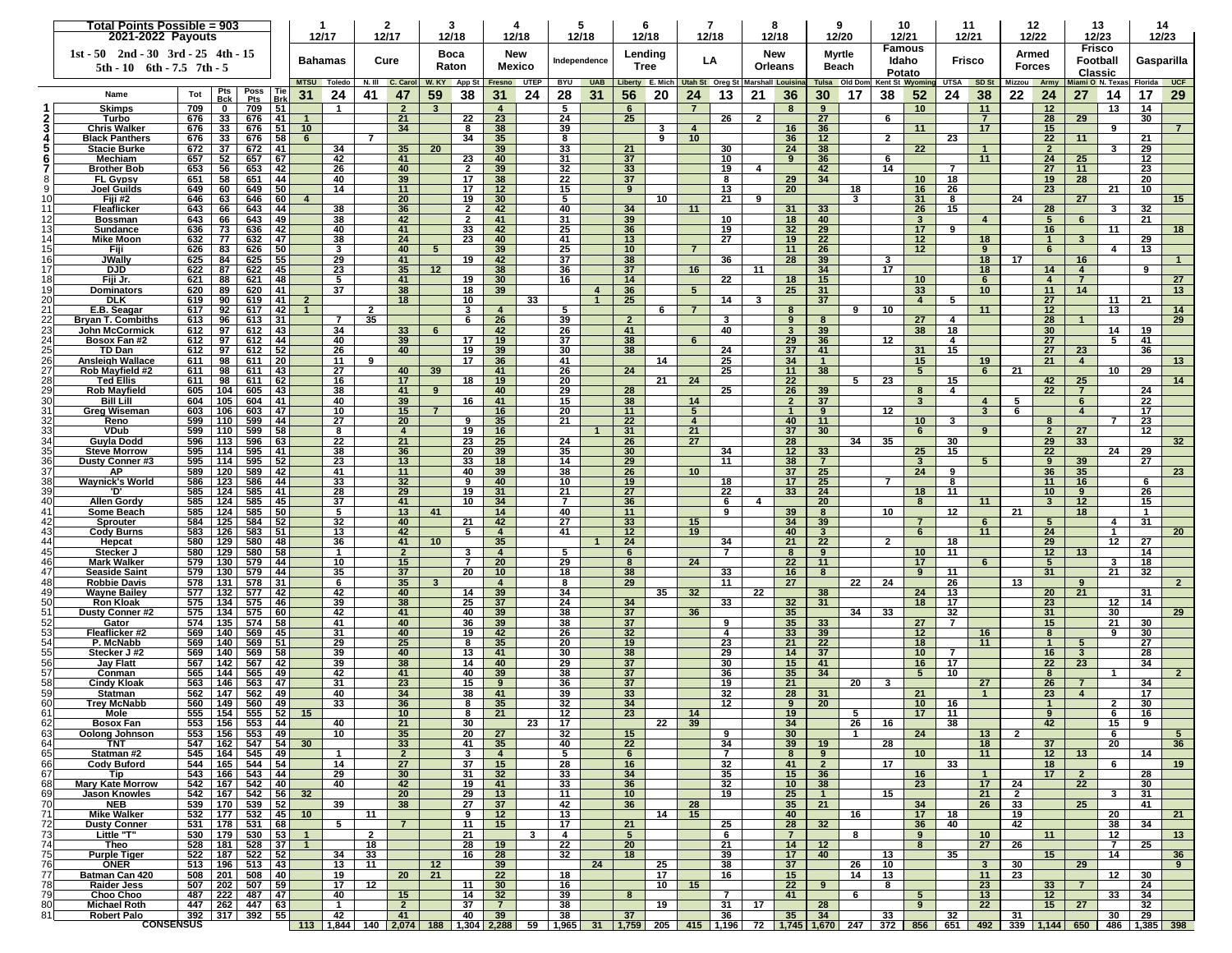| <b>SERVEPRO</b><br>$1st - 50$ $2nd - 30$ $3rd - 25$ $4th - 15$<br>Quick<br>Duke's<br>Guaranteed<br>Hawaii<br>Camelia<br>First<br>Holiday<br><b>Pinstripe</b><br>Alamo<br>Military<br><b>Birmingham</b><br>Liberty<br>Fenway<br><b>Cheez-It</b><br>Lane<br>Rate<br>Mayo<br>$5th - 10$ 6th $-7.5$ 7th $-5$<br>Responder<br>V. Carol S. Carol<br>Ball St GA St Nevada W. Mich<br><b>Auburn Houston</b><br><b>Tex Tech Miss St</b><br>West VA Minn<br>Okla Oregon<br>Air Force L'ville<br>VA Tech Maryland<br>Clemson iowa St<br>Poss   Tie<br><b>Cancelled</b><br>:ancellec<br>Pts<br>ancellec<br>Name<br>20<br>51<br>24<br>52<br>34<br>8<br>18<br>54<br>20<br>32<br>21<br>38<br>Tot<br>13<br>17<br>31<br>28<br>7<br>10<br>13<br>47<br>Bck<br><b>Brk</b><br>Pts<br><b>BOTH Win</b><br><b>SOTH Wir</b><br>709<br>51<br>16<br>17<br>18<br>20<br>21<br>22<br>23<br>24<br>25<br>26<br>27<br>28<br><b>Skimps</b><br>709<br>$\mathbf{0}$<br>15<br>19<br>32<br>33<br>9<br>12<br>36<br>33 <sup>1</sup><br>676<br>41<br>31<br>-34<br>11<br>13<br>15<br>35<br>Turbo<br>676<br>8<br>10<br>14<br>33<br>51<br>5<br>12<br>13<br>37<br>27<br>22<br><b>Chris Walker</b><br>676<br>676<br>6<br>19<br>18<br>26<br>40<br>25<br>28<br>$\mathbf{2}$<br>33<br>58<br>20<br>37<br>33<br>39<br>Black Panthers<br>676<br>676<br>$\overline{1}$<br>19<br>18<br>32<br>40<br>24<br>15<br>16<br>17<br>14<br>37<br>672<br>672<br>41<br>26<br>27<br>28<br>5<br>6<br>$\overline{7}$<br>9<br>10<br>11<br>12 <sup>2</sup><br>13<br>36<br><b>Stacie Burke</b><br>$\overline{4}$<br>8<br>52<br>26<br>5<br>27<br>21<br>33<br>19<br>28<br>35<br>657<br>67<br>38<br>30<br>29<br>Mechiam<br>657<br>$\overline{4}$<br>-3<br>37<br>28<br>21<br>20<br>17<br>25<br>24<br><b>Brother Bob</b><br>653<br>56<br>653<br>42<br>12 <sub>2</sub><br>$\mathbf 1$<br>15<br>38<br>30<br>16<br>3<br>44<br>21<br>35<br>25<br>33<br><b>FL Gypsy</b><br>651<br>58<br>651<br>27<br>26<br>16<br>15<br>23<br>14<br>13<br>9<br>$\overline{7}$<br>24<br>50<br>22<br>29<br>Joel Guilds<br>649<br>60<br>649<br>19<br>25<br>30<br>31<br>7<br>24<br>34<br>27<br>28<br>6<br>5.<br>8<br>13<br>35<br>646<br>63<br>60<br>$\overline{2}$<br>11<br>18<br>14<br>28<br>$12 \,$<br>16<br>26<br>29<br>32 <sub>2</sub><br>Fiji #2<br>646<br>1<br>643<br>643<br>30<br>23<br>10 <sup>1</sup><br>12<br>22<br>41<br>29<br>19<br>18<br>20<br>25<br>Fleaflicker<br>66<br>44<br>$\overline{4}$<br>16<br>11<br>13<br>25<br>49<br>33 <sup>3</sup><br>23<br>24<br>35<br>11<br>17<br>12<br>34<br>27<br>28<br>643<br>66<br>643<br>19<br>26<br>Bossman<br>26<br>23<br>$6\phantom{.}6$<br>15<br>22<br>Sundance<br>636<br>73<br>636<br>42<br>13<br>$\overline{7}$<br>$\overline{4}$<br>24<br>37<br>14<br>31<br>20<br>34<br>47<br>21<br>26<br>14<br><b>Mike Moon</b><br>632<br>77<br>632<br>34<br>17<br>11<br>10 <sup>1</sup><br>42<br>20<br>33 <sup>3</sup><br>25<br>28<br>16<br>9<br>8<br>83<br>50<br>38<br>18<br>27<br>626<br>626<br>$\overline{2}$<br>14<br>15<br>17<br>20<br>24<br>22<br>19<br>37<br>Fiji<br>16<br>33<br>JWallv<br>625<br>84<br>625<br>55<br>27<br>35<br>15<br>14<br>12<br>40<br>13<br>21<br>11<br>26<br>9<br>5<br>6<br>34<br>87<br>45<br>10<br>31<br>17<br><b>DJD</b><br>622<br>622<br>28<br>5<br>$\overline{7}$<br>26<br>6<br>20<br>29<br>21<br>$\mathbf{3}$<br>30<br>25<br>42<br>18<br>88<br>621<br>48<br>$\mathbf{3}$<br>$\overline{2}$<br>17<br>13<br>12 <sub>2</sub><br>24<br>29<br>21<br>31<br>11<br>23<br>33<br>8<br>34<br>Fiji Jr.<br>621<br>30<br>$\overline{22}$<br>20<br>12<br>15<br>$\overline{2}$<br>26<br>27<br>Dominators<br>620<br>89<br>620<br>-41<br>35<br>3<br>8<br>40<br>7<br>28<br>29<br><b>DLK</b><br>619<br>90<br>619<br>41<br>9<br>16<br>41<br>30 <sup>°</sup><br>40<br>20<br>6<br>7<br>39<br>42<br>32<br>8<br>21<br>17<br>19<br>20<br>23<br>25<br>E.B. Seagar<br>42<br>16<br>18<br>21<br>22<br>24<br>26<br>27<br>28<br>617<br>92  <br>617<br>15<br><b>Bryan T. Combiths</b><br>613<br>96<br>613<br>31<br>$5^{\circ}$<br>10<br>$12 \,$<br>30<br>31<br>14<br>19<br>34<br>20<br>40<br>21<br>22<br>11<br>15<br>97<br>29<br>22<br>John McCormick<br>612<br>612<br>43<br>37<br>5<br>21<br>10 <sup>1</sup><br>23<br>24<br>20<br>36<br>35<br>31<br>11<br>4<br>24<br>97<br>612<br>44<br>11<br>28<br>$\overline{1}$<br>13<br>8<br>35<br>23<br>26<br>$\overline{7}$<br>15<br>25<br>21<br>33<br>Bosox Fan #2<br>612<br>10 <sup>1</sup><br>97<br>52<br>11<br>12<br>35<br>13<br>28<br>22<br>14<br>17<br>29<br>TD Dan<br>612<br>612<br>25<br>$\overline{7}$<br>9<br>16<br>10<br>32<br>42<br>37<br>27<br>33<br>Ansleigh Wallace<br>611<br>98<br>611<br>20<br>39<br>30<br>28<br>23<br>20<br>5<br>6<br>31<br>16<br>27<br>32<br>98<br>43<br>28<br>4<br>19<br>37<br>36<br>14<br>9<br>Rob Mayfield #2<br>611<br>611<br>12 <sup>2</sup><br>20<br>13<br>8<br>3<br>62<br>27<br>28<br>29<br>30<br>31<br>12 <sub>2</sub><br>11<br>Ted Ellis<br>611<br>98<br>611<br>-26<br>32<br>13<br>6<br>41<br>10<br>4<br>23<br>37<br>15<br>33<br><b>Rob Mayfield</b><br>605<br>104<br>605<br>43<br>30<br>$\overline{1}$<br>6<br>5<br>14<br>36<br>$\overline{2}$<br>3<br>16<br>10<br>10<br>30<br>Bill Lill<br>604<br>105<br>604<br>41<br>32<br>$\overline{7}$<br>8<br>9<br>11<br>35<br>20<br>$\overline{1}$<br>26<br>12<br>19<br>23<br>33<br>19<br>13<br>25<br>24<br>22<br>23<br>33<br>47<br>$\overline{2}$<br>21<br>14<br>18<br>30<br>40<br>31<br>Greg Wiseman<br>603<br>106<br>603<br>13<br>25<br>14<br>36<br>26<br>Reno<br>599<br>110<br>599<br>44<br>12<br>15<br>17<br>37<br>18<br>19<br>$\mathbf{2}$<br>24<br>58<br>28<br>29<br>40<br>26<br>18<br>39<br>20<br>VDub<br>599<br>22<br>13<br>36<br>14<br>10<br>599<br>110<br>17<br>3<br>34<br>Guyla Dodd<br>31<br>40<br>42<br>15 <sub>1</sub><br>596<br>113<br>596<br>63<br>41<br>39<br>38<br>37<br>36<br>20<br>17<br>19<br>18<br>16<br><b>Steve Morrow</b><br>595<br>41<br>31<br>26<br>28<br>14<br>11<br>27<br>13<br>32 <sub>2</sub><br>18<br>16<br>37<br>114<br>595<br>6<br>9<br>7<br>114<br>595<br>52<br>16<br>32<br>28<br>21<br>42<br>22<br>25<br>35<br>19<br>24<br><b>Dusty Conner#3</b><br>595<br>40<br>41<br>12<br>30<br>22<br>34<br>37<br>589<br>120<br>589<br>42<br>20<br>$\overline{7}$<br>33<br>32<br>31<br>30 <sup>°</sup><br>29<br>18<br>АP<br>8<br><u>21</u><br>19<br>6<br>22<br>13<br>5 <sup>5</sup><br>23<br>Waynick's World<br>586<br>123<br>586<br>44<br>$12 \overline{ }$<br>15 <sub>1</sub><br>$\overline{1}$<br>30<br>$\overline{2}$<br>14<br>20<br>21<br>38<br>$\overline{4}$<br>25<br>35<br>585<br>124<br>585<br>41<br>8<br>17<br>20<br>30<br>$\overline{4}$<br>34<br>3<br>$\overline{2}$<br>15<br>36<br>D<br>6<br>5<br>40<br><b>Allen Gordy</b><br>124<br>585<br>22<br>17<br>32 <sub>2</sub><br>28<br>27<br>585<br>45<br>16<br>18<br>24<br>23<br>30<br>9<br>13<br>19<br>34<br>Some Beach<br>585<br>124<br>585<br>50<br>16<br>19<br>32 <sub>2</sub><br>38<br>22<br>23<br>33<br>26<br>25<br>30 <sup>°</sup><br>15<br>-3<br>$\overline{4}$<br>125<br>52<br>20<br>13<br>28<br>Sprouter<br>584<br>584<br>18<br>$\mathbf{3}$<br>22<br>$\mathbf{1}$<br>24<br>14<br>19<br>16<br>30<br>12<br>11<br>10<br>23<br>38<br>21<br>29<br>9<br>27<br>43 <sub>l</sub><br>583<br>126<br>583<br>51<br>$\overline{2}$<br>22<br>39<br>37<br>28<br>30<br>26<br><b>Cody Burns</b><br>11<br>20<br>23<br>28<br>25<br>17<br>38<br>16<br>26<br>44<br>580<br>129<br>580<br>48<br>13<br>39<br>$5^{\circ}$<br>37<br>Hepcat<br>$\mathbf{A}$<br>22<br>25<br>26<br>Stecker J<br>580<br>129<br>580<br>58<br>15<br>16<br>17<br>18<br>19<br>20<br>21<br>23<br>24<br>27<br>28<br>34<br>19<br><b>Mark Walker</b><br>44<br>12<br>13<br>9<br>$\overline{2}$<br>21<br>14<br>38<br>35<br>16<br>37<br>579<br>130<br>579<br>$\overline{4}$<br>47<br>Seaside Saint<br>579<br>130<br>579<br>44<br>12<br>22<br>$\overline{7}$<br>25<br>14<br>39<br>$3^{\circ}$<br>26<br>17<br>19<br>5<br>13<br>15<br>6<br><b>Robbie Davis</b><br>578<br>131<br>578<br>31<br>$\overline{7}$<br>31<br>10<br>34<br>18<br>36<br>19<br>37<br>38<br>39<br>16<br>21<br>40<br>17<br>132<br>577<br>42<br>19<br>23<br>9<br>18<br>8<br>$\overline{7}$<br>33<br>25<br>5 <sup>5</sup><br>17<br>27<br>Wayne Bailey<br>577<br>6<br>12<br>4<br>22<br>26<br>27<br>28<br>50<br>134<br>46<br>13<br>36<br>10 <sup>1</sup><br>11<br>$\overline{2}$<br><b>Ron Kloak</b><br>575<br>575<br>5<br>4<br>$\mathbf{3}$<br>20<br>19<br>27<br>25<br>22<br>15<br><b>Dusty Conner #2</b><br>575<br>134<br>575<br>60<br>28<br>26<br>24<br>23<br>21<br>20<br>19<br>18<br>17<br>16<br>25<br>135<br>574<br>58<br>22<br>23<br>42<br>29<br>24<br>32 <sub>2</sub><br>17<br>19<br>14<br>Gator<br>574  <br>16<br>26<br>$\overline{4}$<br>8<br>53<br>23<br>21<br>17 <sub>2</sub><br>13<br>29<br>27<br>Fleaflicker #2<br>569<br>140  <br>569<br>45<br>14<br>20<br>18<br>15<br>11<br>-1<br>140<br>17<br>36<br>24<br>39<br>P. McNabb<br>569<br>569<br>-51<br>26<br>$\mathbf{3}$<br>4<br>15<br>$\mathbf{2}$<br>13<br>32<br>16<br>34<br>10<br>20<br>140<br>569<br>58<br>32<br>18<br>22<br>11<br>12<br>35<br>15<br>$\overline{2}$<br>5<br>36<br>Stecker J#2<br>569<br>6<br>8<br>13<br>12<br>24<br>21<br>25<br>$\overline{2}$<br>56<br>42<br>27<br>$\overline{7}$<br>36<br>$\mathbf{3}$<br>31<br>Jay Flatt<br>567<br>142<br>567<br>6<br>4<br>26<br>565<br>49<br>12<br>13<br>15<br>24<br>25<br>20<br>Conman<br>565<br>144<br>11<br>3<br>14<br>$\overline{\mathbf{4}}$<br>16<br>17<br>18<br>25<br>32<br>146<br>563<br>47<br>16<br>30 <sup>°</sup><br>41<br>35<br>38<br>13<br><b>Cindy Kloak</b><br>8<br>17<br>14<br>5<br>563<br>4<br>19<br>35<br>27<br>29<br>Statman<br>562<br>147  <br>562<br>49<br>30<br>18<br>22<br>20<br>8<br>14<br>11<br>26<br>5<br>7<br>21<br>60<br><b>Trey McNabb</b><br>560<br>149<br>560<br>49<br>37<br>$\mathbf{3}$<br>14<br>41<br>11<br>13<br>19<br>27<br>39<br>6<br>7<br>4<br>26<br>$555$ 154<br>52<br>555<br>18<br>20<br>22<br>25<br>26<br>27<br>Mole<br>41<br>553 156 553 44<br>36<br>12<br>3<br>13<br>29<br>41<br>14<br>28<br>11<br>25<br>Bosox Fan<br>10 <sup>1</sup><br>20<br>2<br>28<br>63<br>23<br>553 156 553 49<br>29<br>21<br>$\overline{7}$<br>17<br>16<br>22<br>40<br>33<br>41<br>Oolong Johnson<br>-3<br>$\overline{4}$<br>8<br>547   162   547   54<br>29<br>21<br>32<br>31<br>25<br>17<br>24<br>14<br>TNT<br>23<br>26<br>38<br>8<br>27<br>11<br>545 164 545 49<br>22<br>27<br>15<br>16<br>17<br>18<br>19<br>23<br>24<br>25<br>26<br>28<br>Statman #2<br>-20<br>21<br>10<br>66<br>544 165 544 54<br>5<br>9<br>11<br>20<br>29<br>12<br>13<br>$\overline{4}$<br>24<br>23<br>$\overline{7}$<br>25<br>3 <sup>1</sup><br>Cody Buford<br>543   166   543   44<br>37<br>22<br>18<br>19<br>20 <sub>2</sub><br>21<br>$\mathbf{3}$<br>38<br>5 <sub>5</sub><br>6<br>$\overline{7}$<br>23<br>39<br>Tip<br>$\overline{4}$<br>542 167 542 40<br>25<br>16<br>15<br>18<br>34<br>26<br>14<br>39<br>27<br>8<br>21<br>31<br>$\overline{4}$<br>9<br><b>Mary Kate Morrow</b><br>542   167   542   56<br>16<br>22<br>23<br>26<br>69<br>$\overline{4}$<br>$5^{\circ}$<br>9<br>34<br>27<br>8<br>18<br>14<br>12<br>$\overline{7}$<br><b>Jason Knowles</b><br>24<br>31<br><b>NEB</b><br>539   170   539   52<br>32<br>23<br>40<br>29<br>22<br>30<br>8<br>12<br>$\overline{7}$<br>13<br>6<br>14<br>22<br>32<br>34<br>$532$   177   532   45  <br>23<br>24<br>25<br>26<br>27<br>28<br>29<br>35<br>30 <sub>o</sub><br>31<br>33<br>Mike Walker<br><b>Dusty Conner</b><br>531 178 531 68<br>30<br>26<br>22<br>18<br>13<br>$\overline{2}$<br>$\overline{4}$<br>14<br>20<br>24<br>9<br>3<br>$\mathbf{1}$<br>10<br>73<br>23<br>25<br>Little "T"<br>530   179   530   53<br>14<br>15<br>16<br>17<br>18<br>19<br>20<br>22<br>24<br>26<br>27<br>28<br>528   181   528   37<br>24<br>5 <sub>5</sub><br>$\overline{4}$<br>30<br>$\mathbf{3}$<br>31<br>23<br>29<br>15<br>13<br>32<br>33<br>$\overline{2}$<br>6<br>Theo<br>12<br>24<br>522 187 522 52<br>38<br>10<br>29<br>5 <sub>5</sub><br>41<br><b>Purple Tiger</b><br>11<br>37<br>9<br>27<br>6<br>19<br>$\overline{4}$<br>76<br>33<br>28<br>27<br>ONER<br>513   196   513   43<br>20<br>4<br>14<br>15<br>17<br>41<br>18<br>8<br>$\overline{2}$<br>$\overline{1}$<br>32<br>32<br>508 201 508 40<br>10 <sup>°</sup><br>9<br>8<br>24<br>25<br>26<br>27<br>28<br>Batman Can 420<br>29<br>6<br>5<br>4<br>19<br><b>Raider Jess</b><br>507   202   507   59<br>25<br>6<br>21<br>13<br>20<br>14<br>26<br>27<br>28<br>$5^{\circ}$<br>40<br>36<br>29<br>79<br>487   222   487   47  <br>35<br>37<br>Choo Choo<br>9<br>10<br>36<br>11<br>42<br>38<br>3 <sup>1</sup><br>$\overline{4}$<br>$\overline{2}$<br>30<br>29<br>16<br>447 262 447 63<br>20<br>33<br>13<br>26<br>39<br>40<br>11<br>34<br>24<br>18<br>23<br>36<br>41<br>10 <sup>°</sup><br><b>Michael Roth</b><br>21<br>392 317 392 55<br>28<br>27<br>25<br>24<br>23<br>19<br>18<br>15<br>26<br>22<br>20<br>17<br>16<br>Robert Palo<br><b>CONSENSUS</b><br><u>391 1,173 159 1,260 831 585 861 522 952 762 971 497 52 2,234 934 515 140 1,624 839 535 793 542 1,340 351 1,311 511 1,727 249</u> |                 | Total Points Possible = 903<br>2021-2022 Payouts |  |  |  | 15<br>12/24 |  | 16<br>12/25 |  | 17<br>12/27 |  | 18<br>12/27 |  | 19<br>12/28 |  | 20<br>12/28 |  | 21<br>12/28 |  | 22<br>12/28 |  | 23<br>12/28 |  | 24<br>12/29 |  | 25<br>12/29 |  | 26<br>12/29 | 27<br>12/29 |  | 28<br>12/30 |  |  |  |  |  |
|-------------------------------------------------------------------------------------------------------------------------------------------------------------------------------------------------------------------------------------------------------------------------------------------------------------------------------------------------------------------------------------------------------------------------------------------------------------------------------------------------------------------------------------------------------------------------------------------------------------------------------------------------------------------------------------------------------------------------------------------------------------------------------------------------------------------------------------------------------------------------------------------------------------------------------------------------------------------------------------------------------------------------------------------------------------------------------------------------------------------------------------------------------------------------------------------------------------------------------------------------------------------------------------------------------------------------------------------------------------------------------------------------------------------------------------------------------------------------------------------------------------------------------------------------------------------------------------------------------------------------------------------------------------------------------------------------------------------------------------------------------------------------------------------------------------------------------------------------------------------------------------------------------------------------------------------------------------------------------------------------------------------------------------------------------------------------------------------------------------------------------------------------------------------------------------------------------------------------------------------------------------------------------------------------------------------------------------------------------------------------------------------------------------------------------------------------------------------------------------------------------------------------------------------------------------------------------------------------------------------------------------------------------------------------------------------------------------------------------------------------------------------------------------------------------------------------------------------------------------------------------------------------------------------------------------------------------------------------------------------------------------------------------------------------------------------------------------------------------------------------------------------------------------------------------------------------------------------------------------------------------------------------------------------------------------------------------------------------------------------------------------------------------------------------------------------------------------------------------------------------------------------------------------------------------------------------------------------------------------------------------------------------------------------------------------------------------------------------------------------------------------------------------------------------------------------------------------------------------------------------------------------------------------------------------------------------------------------------------------------------------------------------------------------------------------------------------------------------------------------------------------------------------------------------------------------------------------------------------------------------------------------------------------------------------------------------------------------------------------------------------------------------------------------------------------------------------------------------------------------------------------------------------------------------------------------------------------------------------------------------------------------------------------------------------------------------------------------------------------------------------------------------------------------------------------------------------------------------------------------------------------------------------------------------------------------------------------------------------------------------------------------------------------------------------------------------------------------------------------------------------------------------------------------------------------------------------------------------------------------------------------------------------------------------------------------------------------------------------------------------------------------------------------------------------------------------------------------------------------------------------------------------------------------------------------------------------------------------------------------------------------------------------------------------------------------------------------------------------------------------------------------------------------------------------------------------------------------------------------------------------------------------------------------------------------------------------------------------------------------------------------------------------------------------------------------------------------------------------------------------------------------------------------------------------------------------------------------------------------------------------------------------------------------------------------------------------------------------------------------------------------------------------------------------------------------------------------------------------------------------------------------------------------------------------------------------------------------------------------------------------------------------------------------------------------------------------------------------------------------------------------------------------------------------------------------------------------------------------------------------------------------------------------------------------------------------------------------------------------------------------------------------------------------------------------------------------------------------------------------------------------------------------------------------------------------------------------------------------------------------------------------------------------------------------------------------------------------------------------------------------------------------------------------------------------------------------------------------------------------------------------------------------------------------------------------------------------------------------------------------------------------------------------------------------------------------------------------------------------------------------------------------------------------------------------------------------------------------------------------------------------------------------------------------------------------------------------------------------------------------------------------------------------------------------------------------------------------------------------------------------------------------------------------------------------------------------------------------------------------------------------------------------------------------------------------------------------------------------------------------------------------------------------------------------------------------------------------------------------------------------------------------------------------------------------------------------------------------------------------------------------------------------------------------------------------------------------------------------------------------------------------------------------------------------------------------------------------------------------------------------------------------------------------------------------------------------------------------------------------------------------------------------------------------------------------------------------------------------------------------------------------------------------------------------------------------------------------------------------------------------------------------------------------------------------------------------------------------------------------------------------------------------------------------------------------------------------------------------------------------------------------------------------------------------------------------------------------------------------------------------------------------------------------------------------------------------------------------------------------------------------------------------------------------------------------------------------------------------------------------------------------------------------------------------------------------------------------------------------------------------------------------------------------------------------------------------------------------------------------------------------------------------------------------------------------------------------------------------------------------------------------------------------------------------------------------------------------------------------------------------------------------------------------------------------------------------------------------------------------------------------------------------------------------------------------------------------------------------------------------------------------------------------------------------------------------------------------------------------------------------------------------------------------------------------------------------------------------------------------------------------------------------------------------------------------------------------------------------------------------------------------------------------------------------------------------------------------------------------------------------------------------------------------------------------------------------------------------------------------------------------------------------------------------------------------------------------------------------------------------------------------------------------------------------------------------------------------------------------------------------------------------------------------------------------------------------------------------------------------------------------------------------------------------------------------------------------------------------------------------------------------------------------------------------------------------------------------------------------------------------------------------------------------------------------------------------------------------------------------------------------------------------------------------------------------------------------------------------------------------------------------------------------------------------------------------------------------------------------------------------------------------------------------------------------------------------------------------------------------------------------------------------------------------------------------------------------------------------------------------------------------------------------------------------------------------------------------------------------------------------------------------------------------------------------------------------------------------------------------------------------------------------------------------------------------------------------------------------------------------------------------------------------------------------------------------------|-----------------|--------------------------------------------------|--|--|--|-------------|--|-------------|--|-------------|--|-------------|--|-------------|--|-------------|--|-------------|--|-------------|--|-------------|--|-------------|--|-------------|--|-------------|-------------|--|-------------|--|--|--|--|--|
|                                                                                                                                                                                                                                                                                                                                                                                                                                                                                                                                                                                                                                                                                                                                                                                                                                                                                                                                                                                                                                                                                                                                                                                                                                                                                                                                                                                                                                                                                                                                                                                                                                                                                                                                                                                                                                                                                                                                                                                                                                                                                                                                                                                                                                                                                                                                                                                                                                                                                                                                                                                                                                                                                                                                                                                                                                                                                                                                                                                                                                                                                                                                                                                                                                                                                                                                                                                                                                                                                                                                                                                                                                                                                                                                                                                                                                                                                                                                                                                                                                                                                                                                                                                                                                                                                                                                                                                                                                                                                                                                                                                                                                                                                                                                                                                                                                                                                                                                                                                                                                                                                                                                                                                                                                                                                                                                                                                                                                                                                                                                                                                                                                                                                                                                                                                                                                                                                                                                                                                                                                                                                                                                                                                                                                                                                                                                                                                                                                                                                                                                                                                                                                                                                                                                                                                                                                                                                                                                                                                                                                                                                                                                                                                                                                                                                                                                                                                                                                                                                                                                                                                                                                                                                                                                                                                                                                                                                                                                                                                                                                                                                                                                                                                                                                                                                                                                                                                                                                                                                                                                                                                                                                                                                                                                                                                                                                                                                                                                                                                                                                                                                                                                                                                                                                                                                                                                                                                                                                                                                                                                                                                                                                                                                                                                                                                                                                                                                                                                                                                                                                                                                                                                                                                                                                                                                                                                                                                                                                                                                                                                                                                                                                                                                                                                                                                                                                                                                                                                                                                                                                                                                                                                                                                                                                                                                                                                                                                                                                                                                                                                                                                                                                                                                                                                                                                                                                                                                                                                                                                                                                                                                                                                                                                                                                                                                                                                                                                                                                                                                                                                                                                                                                                                                                                                                                                                                                                                                                                                                       |                 |                                                  |  |  |  |             |  |             |  |             |  |             |  |             |  |             |  |             |  |             |  |             |  |             |  |             |  |             |             |  |             |  |  |  |  |  |
|                                                                                                                                                                                                                                                                                                                                                                                                                                                                                                                                                                                                                                                                                                                                                                                                                                                                                                                                                                                                                                                                                                                                                                                                                                                                                                                                                                                                                                                                                                                                                                                                                                                                                                                                                                                                                                                                                                                                                                                                                                                                                                                                                                                                                                                                                                                                                                                                                                                                                                                                                                                                                                                                                                                                                                                                                                                                                                                                                                                                                                                                                                                                                                                                                                                                                                                                                                                                                                                                                                                                                                                                                                                                                                                                                                                                                                                                                                                                                                                                                                                                                                                                                                                                                                                                                                                                                                                                                                                                                                                                                                                                                                                                                                                                                                                                                                                                                                                                                                                                                                                                                                                                                                                                                                                                                                                                                                                                                                                                                                                                                                                                                                                                                                                                                                                                                                                                                                                                                                                                                                                                                                                                                                                                                                                                                                                                                                                                                                                                                                                                                                                                                                                                                                                                                                                                                                                                                                                                                                                                                                                                                                                                                                                                                                                                                                                                                                                                                                                                                                                                                                                                                                                                                                                                                                                                                                                                                                                                                                                                                                                                                                                                                                                                                                                                                                                                                                                                                                                                                                                                                                                                                                                                                                                                                                                                                                                                                                                                                                                                                                                                                                                                                                                                                                                                                                                                                                                                                                                                                                                                                                                                                                                                                                                                                                                                                                                                                                                                                                                                                                                                                                                                                                                                                                                                                                                                                                                                                                                                                                                                                                                                                                                                                                                                                                                                                                                                                                                                                                                                                                                                                                                                                                                                                                                                                                                                                                                                                                                                                                                                                                                                                                                                                                                                                                                                                                                                                                                                                                                                                                                                                                                                                                                                                                                                                                                                                                                                                                                                                                                                                                                                                                                                                                                                                                                                                                                                                                                                                       |                 |                                                  |  |  |  |             |  |             |  |             |  |             |  |             |  |             |  |             |  |             |  |             |  |             |  |             |  |             |             |  |             |  |  |  |  |  |
|                                                                                                                                                                                                                                                                                                                                                                                                                                                                                                                                                                                                                                                                                                                                                                                                                                                                                                                                                                                                                                                                                                                                                                                                                                                                                                                                                                                                                                                                                                                                                                                                                                                                                                                                                                                                                                                                                                                                                                                                                                                                                                                                                                                                                                                                                                                                                                                                                                                                                                                                                                                                                                                                                                                                                                                                                                                                                                                                                                                                                                                                                                                                                                                                                                                                                                                                                                                                                                                                                                                                                                                                                                                                                                                                                                                                                                                                                                                                                                                                                                                                                                                                                                                                                                                                                                                                                                                                                                                                                                                                                                                                                                                                                                                                                                                                                                                                                                                                                                                                                                                                                                                                                                                                                                                                                                                                                                                                                                                                                                                                                                                                                                                                                                                                                                                                                                                                                                                                                                                                                                                                                                                                                                                                                                                                                                                                                                                                                                                                                                                                                                                                                                                                                                                                                                                                                                                                                                                                                                                                                                                                                                                                                                                                                                                                                                                                                                                                                                                                                                                                                                                                                                                                                                                                                                                                                                                                                                                                                                                                                                                                                                                                                                                                                                                                                                                                                                                                                                                                                                                                                                                                                                                                                                                                                                                                                                                                                                                                                                                                                                                                                                                                                                                                                                                                                                                                                                                                                                                                                                                                                                                                                                                                                                                                                                                                                                                                                                                                                                                                                                                                                                                                                                                                                                                                                                                                                                                                                                                                                                                                                                                                                                                                                                                                                                                                                                                                                                                                                                                                                                                                                                                                                                                                                                                                                                                                                                                                                                                                                                                                                                                                                                                                                                                                                                                                                                                                                                                                                                                                                                                                                                                                                                                                                                                                                                                                                                                                                                                                                                                                                                                                                                                                                                                                                                                                                                                                                                                                                       |                 |                                                  |  |  |  |             |  |             |  |             |  |             |  |             |  |             |  |             |  |             |  |             |  |             |  |             |  |             |             |  |             |  |  |  |  |  |
|                                                                                                                                                                                                                                                                                                                                                                                                                                                                                                                                                                                                                                                                                                                                                                                                                                                                                                                                                                                                                                                                                                                                                                                                                                                                                                                                                                                                                                                                                                                                                                                                                                                                                                                                                                                                                                                                                                                                                                                                                                                                                                                                                                                                                                                                                                                                                                                                                                                                                                                                                                                                                                                                                                                                                                                                                                                                                                                                                                                                                                                                                                                                                                                                                                                                                                                                                                                                                                                                                                                                                                                                                                                                                                                                                                                                                                                                                                                                                                                                                                                                                                                                                                                                                                                                                                                                                                                                                                                                                                                                                                                                                                                                                                                                                                                                                                                                                                                                                                                                                                                                                                                                                                                                                                                                                                                                                                                                                                                                                                                                                                                                                                                                                                                                                                                                                                                                                                                                                                                                                                                                                                                                                                                                                                                                                                                                                                                                                                                                                                                                                                                                                                                                                                                                                                                                                                                                                                                                                                                                                                                                                                                                                                                                                                                                                                                                                                                                                                                                                                                                                                                                                                                                                                                                                                                                                                                                                                                                                                                                                                                                                                                                                                                                                                                                                                                                                                                                                                                                                                                                                                                                                                                                                                                                                                                                                                                                                                                                                                                                                                                                                                                                                                                                                                                                                                                                                                                                                                                                                                                                                                                                                                                                                                                                                                                                                                                                                                                                                                                                                                                                                                                                                                                                                                                                                                                                                                                                                                                                                                                                                                                                                                                                                                                                                                                                                                                                                                                                                                                                                                                                                                                                                                                                                                                                                                                                                                                                                                                                                                                                                                                                                                                                                                                                                                                                                                                                                                                                                                                                                                                                                                                                                                                                                                                                                                                                                                                                                                                                                                                                                                                                                                                                                                                                                                                                                                                                                                                                                       |                 |                                                  |  |  |  |             |  |             |  |             |  |             |  |             |  |             |  |             |  |             |  |             |  |             |  |             |  |             |             |  |             |  |  |  |  |  |
|                                                                                                                                                                                                                                                                                                                                                                                                                                                                                                                                                                                                                                                                                                                                                                                                                                                                                                                                                                                                                                                                                                                                                                                                                                                                                                                                                                                                                                                                                                                                                                                                                                                                                                                                                                                                                                                                                                                                                                                                                                                                                                                                                                                                                                                                                                                                                                                                                                                                                                                                                                                                                                                                                                                                                                                                                                                                                                                                                                                                                                                                                                                                                                                                                                                                                                                                                                                                                                                                                                                                                                                                                                                                                                                                                                                                                                                                                                                                                                                                                                                                                                                                                                                                                                                                                                                                                                                                                                                                                                                                                                                                                                                                                                                                                                                                                                                                                                                                                                                                                                                                                                                                                                                                                                                                                                                                                                                                                                                                                                                                                                                                                                                                                                                                                                                                                                                                                                                                                                                                                                                                                                                                                                                                                                                                                                                                                                                                                                                                                                                                                                                                                                                                                                                                                                                                                                                                                                                                                                                                                                                                                                                                                                                                                                                                                                                                                                                                                                                                                                                                                                                                                                                                                                                                                                                                                                                                                                                                                                                                                                                                                                                                                                                                                                                                                                                                                                                                                                                                                                                                                                                                                                                                                                                                                                                                                                                                                                                                                                                                                                                                                                                                                                                                                                                                                                                                                                                                                                                                                                                                                                                                                                                                                                                                                                                                                                                                                                                                                                                                                                                                                                                                                                                                                                                                                                                                                                                                                                                                                                                                                                                                                                                                                                                                                                                                                                                                                                                                                                                                                                                                                                                                                                                                                                                                                                                                                                                                                                                                                                                                                                                                                                                                                                                                                                                                                                                                                                                                                                                                                                                                                                                                                                                                                                                                                                                                                                                                                                                                                                                                                                                                                                                                                                                                                                                                                                                                                                                                                       |                 |                                                  |  |  |  |             |  |             |  |             |  |             |  |             |  |             |  |             |  |             |  |             |  |             |  |             |  |             |             |  |             |  |  |  |  |  |
|                                                                                                                                                                                                                                                                                                                                                                                                                                                                                                                                                                                                                                                                                                                                                                                                                                                                                                                                                                                                                                                                                                                                                                                                                                                                                                                                                                                                                                                                                                                                                                                                                                                                                                                                                                                                                                                                                                                                                                                                                                                                                                                                                                                                                                                                                                                                                                                                                                                                                                                                                                                                                                                                                                                                                                                                                                                                                                                                                                                                                                                                                                                                                                                                                                                                                                                                                                                                                                                                                                                                                                                                                                                                                                                                                                                                                                                                                                                                                                                                                                                                                                                                                                                                                                                                                                                                                                                                                                                                                                                                                                                                                                                                                                                                                                                                                                                                                                                                                                                                                                                                                                                                                                                                                                                                                                                                                                                                                                                                                                                                                                                                                                                                                                                                                                                                                                                                                                                                                                                                                                                                                                                                                                                                                                                                                                                                                                                                                                                                                                                                                                                                                                                                                                                                                                                                                                                                                                                                                                                                                                                                                                                                                                                                                                                                                                                                                                                                                                                                                                                                                                                                                                                                                                                                                                                                                                                                                                                                                                                                                                                                                                                                                                                                                                                                                                                                                                                                                                                                                                                                                                                                                                                                                                                                                                                                                                                                                                                                                                                                                                                                                                                                                                                                                                                                                                                                                                                                                                                                                                                                                                                                                                                                                                                                                                                                                                                                                                                                                                                                                                                                                                                                                                                                                                                                                                                                                                                                                                                                                                                                                                                                                                                                                                                                                                                                                                                                                                                                                                                                                                                                                                                                                                                                                                                                                                                                                                                                                                                                                                                                                                                                                                                                                                                                                                                                                                                                                                                                                                                                                                                                                                                                                                                                                                                                                                                                                                                                                                                                                                                                                                                                                                                                                                                                                                                                                                                                                                                                                       |                 |                                                  |  |  |  |             |  |             |  |             |  |             |  |             |  |             |  |             |  |             |  |             |  |             |  |             |  |             |             |  |             |  |  |  |  |  |
|                                                                                                                                                                                                                                                                                                                                                                                                                                                                                                                                                                                                                                                                                                                                                                                                                                                                                                                                                                                                                                                                                                                                                                                                                                                                                                                                                                                                                                                                                                                                                                                                                                                                                                                                                                                                                                                                                                                                                                                                                                                                                                                                                                                                                                                                                                                                                                                                                                                                                                                                                                                                                                                                                                                                                                                                                                                                                                                                                                                                                                                                                                                                                                                                                                                                                                                                                                                                                                                                                                                                                                                                                                                                                                                                                                                                                                                                                                                                                                                                                                                                                                                                                                                                                                                                                                                                                                                                                                                                                                                                                                                                                                                                                                                                                                                                                                                                                                                                                                                                                                                                                                                                                                                                                                                                                                                                                                                                                                                                                                                                                                                                                                                                                                                                                                                                                                                                                                                                                                                                                                                                                                                                                                                                                                                                                                                                                                                                                                                                                                                                                                                                                                                                                                                                                                                                                                                                                                                                                                                                                                                                                                                                                                                                                                                                                                                                                                                                                                                                                                                                                                                                                                                                                                                                                                                                                                                                                                                                                                                                                                                                                                                                                                                                                                                                                                                                                                                                                                                                                                                                                                                                                                                                                                                                                                                                                                                                                                                                                                                                                                                                                                                                                                                                                                                                                                                                                                                                                                                                                                                                                                                                                                                                                                                                                                                                                                                                                                                                                                                                                                                                                                                                                                                                                                                                                                                                                                                                                                                                                                                                                                                                                                                                                                                                                                                                                                                                                                                                                                                                                                                                                                                                                                                                                                                                                                                                                                                                                                                                                                                                                                                                                                                                                                                                                                                                                                                                                                                                                                                                                                                                                                                                                                                                                                                                                                                                                                                                                                                                                                                                                                                                                                                                                                                                                                                                                                                                                                                                                       |                 |                                                  |  |  |  |             |  |             |  |             |  |             |  |             |  |             |  |             |  |             |  |             |  |             |  |             |  |             |             |  |             |  |  |  |  |  |
|                                                                                                                                                                                                                                                                                                                                                                                                                                                                                                                                                                                                                                                                                                                                                                                                                                                                                                                                                                                                                                                                                                                                                                                                                                                                                                                                                                                                                                                                                                                                                                                                                                                                                                                                                                                                                                                                                                                                                                                                                                                                                                                                                                                                                                                                                                                                                                                                                                                                                                                                                                                                                                                                                                                                                                                                                                                                                                                                                                                                                                                                                                                                                                                                                                                                                                                                                                                                                                                                                                                                                                                                                                                                                                                                                                                                                                                                                                                                                                                                                                                                                                                                                                                                                                                                                                                                                                                                                                                                                                                                                                                                                                                                                                                                                                                                                                                                                                                                                                                                                                                                                                                                                                                                                                                                                                                                                                                                                                                                                                                                                                                                                                                                                                                                                                                                                                                                                                                                                                                                                                                                                                                                                                                                                                                                                                                                                                                                                                                                                                                                                                                                                                                                                                                                                                                                                                                                                                                                                                                                                                                                                                                                                                                                                                                                                                                                                                                                                                                                                                                                                                                                                                                                                                                                                                                                                                                                                                                                                                                                                                                                                                                                                                                                                                                                                                                                                                                                                                                                                                                                                                                                                                                                                                                                                                                                                                                                                                                                                                                                                                                                                                                                                                                                                                                                                                                                                                                                                                                                                                                                                                                                                                                                                                                                                                                                                                                                                                                                                                                                                                                                                                                                                                                                                                                                                                                                                                                                                                                                                                                                                                                                                                                                                                                                                                                                                                                                                                                                                                                                                                                                                                                                                                                                                                                                                                                                                                                                                                                                                                                                                                                                                                                                                                                                                                                                                                                                                                                                                                                                                                                                                                                                                                                                                                                                                                                                                                                                                                                                                                                                                                                                                                                                                                                                                                                                                                                                                                                                                       |                 |                                                  |  |  |  |             |  |             |  |             |  |             |  |             |  |             |  |             |  |             |  |             |  |             |  |             |  |             |             |  |             |  |  |  |  |  |
|                                                                                                                                                                                                                                                                                                                                                                                                                                                                                                                                                                                                                                                                                                                                                                                                                                                                                                                                                                                                                                                                                                                                                                                                                                                                                                                                                                                                                                                                                                                                                                                                                                                                                                                                                                                                                                                                                                                                                                                                                                                                                                                                                                                                                                                                                                                                                                                                                                                                                                                                                                                                                                                                                                                                                                                                                                                                                                                                                                                                                                                                                                                                                                                                                                                                                                                                                                                                                                                                                                                                                                                                                                                                                                                                                                                                                                                                                                                                                                                                                                                                                                                                                                                                                                                                                                                                                                                                                                                                                                                                                                                                                                                                                                                                                                                                                                                                                                                                                                                                                                                                                                                                                                                                                                                                                                                                                                                                                                                                                                                                                                                                                                                                                                                                                                                                                                                                                                                                                                                                                                                                                                                                                                                                                                                                                                                                                                                                                                                                                                                                                                                                                                                                                                                                                                                                                                                                                                                                                                                                                                                                                                                                                                                                                                                                                                                                                                                                                                                                                                                                                                                                                                                                                                                                                                                                                                                                                                                                                                                                                                                                                                                                                                                                                                                                                                                                                                                                                                                                                                                                                                                                                                                                                                                                                                                                                                                                                                                                                                                                                                                                                                                                                                                                                                                                                                                                                                                                                                                                                                                                                                                                                                                                                                                                                                                                                                                                                                                                                                                                                                                                                                                                                                                                                                                                                                                                                                                                                                                                                                                                                                                                                                                                                                                                                                                                                                                                                                                                                                                                                                                                                                                                                                                                                                                                                                                                                                                                                                                                                                                                                                                                                                                                                                                                                                                                                                                                                                                                                                                                                                                                                                                                                                                                                                                                                                                                                                                                                                                                                                                                                                                                                                                                                                                                                                                                                                                                                                                                                       |                 |                                                  |  |  |  |             |  |             |  |             |  |             |  |             |  |             |  |             |  |             |  |             |  |             |  |             |  |             |             |  |             |  |  |  |  |  |
|                                                                                                                                                                                                                                                                                                                                                                                                                                                                                                                                                                                                                                                                                                                                                                                                                                                                                                                                                                                                                                                                                                                                                                                                                                                                                                                                                                                                                                                                                                                                                                                                                                                                                                                                                                                                                                                                                                                                                                                                                                                                                                                                                                                                                                                                                                                                                                                                                                                                                                                                                                                                                                                                                                                                                                                                                                                                                                                                                                                                                                                                                                                                                                                                                                                                                                                                                                                                                                                                                                                                                                                                                                                                                                                                                                                                                                                                                                                                                                                                                                                                                                                                                                                                                                                                                                                                                                                                                                                                                                                                                                                                                                                                                                                                                                                                                                                                                                                                                                                                                                                                                                                                                                                                                                                                                                                                                                                                                                                                                                                                                                                                                                                                                                                                                                                                                                                                                                                                                                                                                                                                                                                                                                                                                                                                                                                                                                                                                                                                                                                                                                                                                                                                                                                                                                                                                                                                                                                                                                                                                                                                                                                                                                                                                                                                                                                                                                                                                                                                                                                                                                                                                                                                                                                                                                                                                                                                                                                                                                                                                                                                                                                                                                                                                                                                                                                                                                                                                                                                                                                                                                                                                                                                                                                                                                                                                                                                                                                                                                                                                                                                                                                                                                                                                                                                                                                                                                                                                                                                                                                                                                                                                                                                                                                                                                                                                                                                                                                                                                                                                                                                                                                                                                                                                                                                                                                                                                                                                                                                                                                                                                                                                                                                                                                                                                                                                                                                                                                                                                                                                                                                                                                                                                                                                                                                                                                                                                                                                                                                                                                                                                                                                                                                                                                                                                                                                                                                                                                                                                                                                                                                                                                                                                                                                                                                                                                                                                                                                                                                                                                                                                                                                                                                                                                                                                                                                                                                                                                                                       | 10              |                                                  |  |  |  |             |  |             |  |             |  |             |  |             |  |             |  |             |  |             |  |             |  |             |  |             |  |             |             |  |             |  |  |  |  |  |
|                                                                                                                                                                                                                                                                                                                                                                                                                                                                                                                                                                                                                                                                                                                                                                                                                                                                                                                                                                                                                                                                                                                                                                                                                                                                                                                                                                                                                                                                                                                                                                                                                                                                                                                                                                                                                                                                                                                                                                                                                                                                                                                                                                                                                                                                                                                                                                                                                                                                                                                                                                                                                                                                                                                                                                                                                                                                                                                                                                                                                                                                                                                                                                                                                                                                                                                                                                                                                                                                                                                                                                                                                                                                                                                                                                                                                                                                                                                                                                                                                                                                                                                                                                                                                                                                                                                                                                                                                                                                                                                                                                                                                                                                                                                                                                                                                                                                                                                                                                                                                                                                                                                                                                                                                                                                                                                                                                                                                                                                                                                                                                                                                                                                                                                                                                                                                                                                                                                                                                                                                                                                                                                                                                                                                                                                                                                                                                                                                                                                                                                                                                                                                                                                                                                                                                                                                                                                                                                                                                                                                                                                                                                                                                                                                                                                                                                                                                                                                                                                                                                                                                                                                                                                                                                                                                                                                                                                                                                                                                                                                                                                                                                                                                                                                                                                                                                                                                                                                                                                                                                                                                                                                                                                                                                                                                                                                                                                                                                                                                                                                                                                                                                                                                                                                                                                                                                                                                                                                                                                                                                                                                                                                                                                                                                                                                                                                                                                                                                                                                                                                                                                                                                                                                                                                                                                                                                                                                                                                                                                                                                                                                                                                                                                                                                                                                                                                                                                                                                                                                                                                                                                                                                                                                                                                                                                                                                                                                                                                                                                                                                                                                                                                                                                                                                                                                                                                                                                                                                                                                                                                                                                                                                                                                                                                                                                                                                                                                                                                                                                                                                                                                                                                                                                                                                                                                                                                                                                                                                                                       | 12              |                                                  |  |  |  |             |  |             |  |             |  |             |  |             |  |             |  |             |  |             |  |             |  |             |  |             |  |             |             |  |             |  |  |  |  |  |
|                                                                                                                                                                                                                                                                                                                                                                                                                                                                                                                                                                                                                                                                                                                                                                                                                                                                                                                                                                                                                                                                                                                                                                                                                                                                                                                                                                                                                                                                                                                                                                                                                                                                                                                                                                                                                                                                                                                                                                                                                                                                                                                                                                                                                                                                                                                                                                                                                                                                                                                                                                                                                                                                                                                                                                                                                                                                                                                                                                                                                                                                                                                                                                                                                                                                                                                                                                                                                                                                                                                                                                                                                                                                                                                                                                                                                                                                                                                                                                                                                                                                                                                                                                                                                                                                                                                                                                                                                                                                                                                                                                                                                                                                                                                                                                                                                                                                                                                                                                                                                                                                                                                                                                                                                                                                                                                                                                                                                                                                                                                                                                                                                                                                                                                                                                                                                                                                                                                                                                                                                                                                                                                                                                                                                                                                                                                                                                                                                                                                                                                                                                                                                                                                                                                                                                                                                                                                                                                                                                                                                                                                                                                                                                                                                                                                                                                                                                                                                                                                                                                                                                                                                                                                                                                                                                                                                                                                                                                                                                                                                                                                                                                                                                                                                                                                                                                                                                                                                                                                                                                                                                                                                                                                                                                                                                                                                                                                                                                                                                                                                                                                                                                                                                                                                                                                                                                                                                                                                                                                                                                                                                                                                                                                                                                                                                                                                                                                                                                                                                                                                                                                                                                                                                                                                                                                                                                                                                                                                                                                                                                                                                                                                                                                                                                                                                                                                                                                                                                                                                                                                                                                                                                                                                                                                                                                                                                                                                                                                                                                                                                                                                                                                                                                                                                                                                                                                                                                                                                                                                                                                                                                                                                                                                                                                                                                                                                                                                                                                                                                                                                                                                                                                                                                                                                                                                                                                                                                                                                                                       | 13              |                                                  |  |  |  |             |  |             |  |             |  |             |  |             |  |             |  |             |  |             |  |             |  |             |  |             |  |             |             |  |             |  |  |  |  |  |
|                                                                                                                                                                                                                                                                                                                                                                                                                                                                                                                                                                                                                                                                                                                                                                                                                                                                                                                                                                                                                                                                                                                                                                                                                                                                                                                                                                                                                                                                                                                                                                                                                                                                                                                                                                                                                                                                                                                                                                                                                                                                                                                                                                                                                                                                                                                                                                                                                                                                                                                                                                                                                                                                                                                                                                                                                                                                                                                                                                                                                                                                                                                                                                                                                                                                                                                                                                                                                                                                                                                                                                                                                                                                                                                                                                                                                                                                                                                                                                                                                                                                                                                                                                                                                                                                                                                                                                                                                                                                                                                                                                                                                                                                                                                                                                                                                                                                                                                                                                                                                                                                                                                                                                                                                                                                                                                                                                                                                                                                                                                                                                                                                                                                                                                                                                                                                                                                                                                                                                                                                                                                                                                                                                                                                                                                                                                                                                                                                                                                                                                                                                                                                                                                                                                                                                                                                                                                                                                                                                                                                                                                                                                                                                                                                                                                                                                                                                                                                                                                                                                                                                                                                                                                                                                                                                                                                                                                                                                                                                                                                                                                                                                                                                                                                                                                                                                                                                                                                                                                                                                                                                                                                                                                                                                                                                                                                                                                                                                                                                                                                                                                                                                                                                                                                                                                                                                                                                                                                                                                                                                                                                                                                                                                                                                                                                                                                                                                                                                                                                                                                                                                                                                                                                                                                                                                                                                                                                                                                                                                                                                                                                                                                                                                                                                                                                                                                                                                                                                                                                                                                                                                                                                                                                                                                                                                                                                                                                                                                                                                                                                                                                                                                                                                                                                                                                                                                                                                                                                                                                                                                                                                                                                                                                                                                                                                                                                                                                                                                                                                                                                                                                                                                                                                                                                                                                                                                                                                                                                                                       | 15 <sub>l</sub> |                                                  |  |  |  |             |  |             |  |             |  |             |  |             |  |             |  |             |  |             |  |             |  |             |  |             |  |             |             |  |             |  |  |  |  |  |
|                                                                                                                                                                                                                                                                                                                                                                                                                                                                                                                                                                                                                                                                                                                                                                                                                                                                                                                                                                                                                                                                                                                                                                                                                                                                                                                                                                                                                                                                                                                                                                                                                                                                                                                                                                                                                                                                                                                                                                                                                                                                                                                                                                                                                                                                                                                                                                                                                                                                                                                                                                                                                                                                                                                                                                                                                                                                                                                                                                                                                                                                                                                                                                                                                                                                                                                                                                                                                                                                                                                                                                                                                                                                                                                                                                                                                                                                                                                                                                                                                                                                                                                                                                                                                                                                                                                                                                                                                                                                                                                                                                                                                                                                                                                                                                                                                                                                                                                                                                                                                                                                                                                                                                                                                                                                                                                                                                                                                                                                                                                                                                                                                                                                                                                                                                                                                                                                                                                                                                                                                                                                                                                                                                                                                                                                                                                                                                                                                                                                                                                                                                                                                                                                                                                                                                                                                                                                                                                                                                                                                                                                                                                                                                                                                                                                                                                                                                                                                                                                                                                                                                                                                                                                                                                                                                                                                                                                                                                                                                                                                                                                                                                                                                                                                                                                                                                                                                                                                                                                                                                                                                                                                                                                                                                                                                                                                                                                                                                                                                                                                                                                                                                                                                                                                                                                                                                                                                                                                                                                                                                                                                                                                                                                                                                                                                                                                                                                                                                                                                                                                                                                                                                                                                                                                                                                                                                                                                                                                                                                                                                                                                                                                                                                                                                                                                                                                                                                                                                                                                                                                                                                                                                                                                                                                                                                                                                                                                                                                                                                                                                                                                                                                                                                                                                                                                                                                                                                                                                                                                                                                                                                                                                                                                                                                                                                                                                                                                                                                                                                                                                                                                                                                                                                                                                                                                                                                                                                                                                                                       | 16              |                                                  |  |  |  |             |  |             |  |             |  |             |  |             |  |             |  |             |  |             |  |             |  |             |  |             |  |             |             |  |             |  |  |  |  |  |
|                                                                                                                                                                                                                                                                                                                                                                                                                                                                                                                                                                                                                                                                                                                                                                                                                                                                                                                                                                                                                                                                                                                                                                                                                                                                                                                                                                                                                                                                                                                                                                                                                                                                                                                                                                                                                                                                                                                                                                                                                                                                                                                                                                                                                                                                                                                                                                                                                                                                                                                                                                                                                                                                                                                                                                                                                                                                                                                                                                                                                                                                                                                                                                                                                                                                                                                                                                                                                                                                                                                                                                                                                                                                                                                                                                                                                                                                                                                                                                                                                                                                                                                                                                                                                                                                                                                                                                                                                                                                                                                                                                                                                                                                                                                                                                                                                                                                                                                                                                                                                                                                                                                                                                                                                                                                                                                                                                                                                                                                                                                                                                                                                                                                                                                                                                                                                                                                                                                                                                                                                                                                                                                                                                                                                                                                                                                                                                                                                                                                                                                                                                                                                                                                                                                                                                                                                                                                                                                                                                                                                                                                                                                                                                                                                                                                                                                                                                                                                                                                                                                                                                                                                                                                                                                                                                                                                                                                                                                                                                                                                                                                                                                                                                                                                                                                                                                                                                                                                                                                                                                                                                                                                                                                                                                                                                                                                                                                                                                                                                                                                                                                                                                                                                                                                                                                                                                                                                                                                                                                                                                                                                                                                                                                                                                                                                                                                                                                                                                                                                                                                                                                                                                                                                                                                                                                                                                                                                                                                                                                                                                                                                                                                                                                                                                                                                                                                                                                                                                                                                                                                                                                                                                                                                                                                                                                                                                                                                                                                                                                                                                                                                                                                                                                                                                                                                                                                                                                                                                                                                                                                                                                                                                                                                                                                                                                                                                                                                                                                                                                                                                                                                                                                                                                                                                                                                                                                                                                                                                                                       |                 |                                                  |  |  |  |             |  |             |  |             |  |             |  |             |  |             |  |             |  |             |  |             |  |             |  |             |  |             |             |  |             |  |  |  |  |  |
|                                                                                                                                                                                                                                                                                                                                                                                                                                                                                                                                                                                                                                                                                                                                                                                                                                                                                                                                                                                                                                                                                                                                                                                                                                                                                                                                                                                                                                                                                                                                                                                                                                                                                                                                                                                                                                                                                                                                                                                                                                                                                                                                                                                                                                                                                                                                                                                                                                                                                                                                                                                                                                                                                                                                                                                                                                                                                                                                                                                                                                                                                                                                                                                                                                                                                                                                                                                                                                                                                                                                                                                                                                                                                                                                                                                                                                                                                                                                                                                                                                                                                                                                                                                                                                                                                                                                                                                                                                                                                                                                                                                                                                                                                                                                                                                                                                                                                                                                                                                                                                                                                                                                                                                                                                                                                                                                                                                                                                                                                                                                                                                                                                                                                                                                                                                                                                                                                                                                                                                                                                                                                                                                                                                                                                                                                                                                                                                                                                                                                                                                                                                                                                                                                                                                                                                                                                                                                                                                                                                                                                                                                                                                                                                                                                                                                                                                                                                                                                                                                                                                                                                                                                                                                                                                                                                                                                                                                                                                                                                                                                                                                                                                                                                                                                                                                                                                                                                                                                                                                                                                                                                                                                                                                                                                                                                                                                                                                                                                                                                                                                                                                                                                                                                                                                                                                                                                                                                                                                                                                                                                                                                                                                                                                                                                                                                                                                                                                                                                                                                                                                                                                                                                                                                                                                                                                                                                                                                                                                                                                                                                                                                                                                                                                                                                                                                                                                                                                                                                                                                                                                                                                                                                                                                                                                                                                                                                                                                                                                                                                                                                                                                                                                                                                                                                                                                                                                                                                                                                                                                                                                                                                                                                                                                                                                                                                                                                                                                                                                                                                                                                                                                                                                                                                                                                                                                                                                                                                                                                                       | 19              |                                                  |  |  |  |             |  |             |  |             |  |             |  |             |  |             |  |             |  |             |  |             |  |             |  |             |  |             |             |  |             |  |  |  |  |  |
|                                                                                                                                                                                                                                                                                                                                                                                                                                                                                                                                                                                                                                                                                                                                                                                                                                                                                                                                                                                                                                                                                                                                                                                                                                                                                                                                                                                                                                                                                                                                                                                                                                                                                                                                                                                                                                                                                                                                                                                                                                                                                                                                                                                                                                                                                                                                                                                                                                                                                                                                                                                                                                                                                                                                                                                                                                                                                                                                                                                                                                                                                                                                                                                                                                                                                                                                                                                                                                                                                                                                                                                                                                                                                                                                                                                                                                                                                                                                                                                                                                                                                                                                                                                                                                                                                                                                                                                                                                                                                                                                                                                                                                                                                                                                                                                                                                                                                                                                                                                                                                                                                                                                                                                                                                                                                                                                                                                                                                                                                                                                                                                                                                                                                                                                                                                                                                                                                                                                                                                                                                                                                                                                                                                                                                                                                                                                                                                                                                                                                                                                                                                                                                                                                                                                                                                                                                                                                                                                                                                                                                                                                                                                                                                                                                                                                                                                                                                                                                                                                                                                                                                                                                                                                                                                                                                                                                                                                                                                                                                                                                                                                                                                                                                                                                                                                                                                                                                                                                                                                                                                                                                                                                                                                                                                                                                                                                                                                                                                                                                                                                                                                                                                                                                                                                                                                                                                                                                                                                                                                                                                                                                                                                                                                                                                                                                                                                                                                                                                                                                                                                                                                                                                                                                                                                                                                                                                                                                                                                                                                                                                                                                                                                                                                                                                                                                                                                                                                                                                                                                                                                                                                                                                                                                                                                                                                                                                                                                                                                                                                                                                                                                                                                                                                                                                                                                                                                                                                                                                                                                                                                                                                                                                                                                                                                                                                                                                                                                                                                                                                                                                                                                                                                                                                                                                                                                                                                                                                                                                                       | 20              |                                                  |  |  |  |             |  |             |  |             |  |             |  |             |  |             |  |             |  |             |  |             |  |             |  |             |  |             |             |  |             |  |  |  |  |  |
|                                                                                                                                                                                                                                                                                                                                                                                                                                                                                                                                                                                                                                                                                                                                                                                                                                                                                                                                                                                                                                                                                                                                                                                                                                                                                                                                                                                                                                                                                                                                                                                                                                                                                                                                                                                                                                                                                                                                                                                                                                                                                                                                                                                                                                                                                                                                                                                                                                                                                                                                                                                                                                                                                                                                                                                                                                                                                                                                                                                                                                                                                                                                                                                                                                                                                                                                                                                                                                                                                                                                                                                                                                                                                                                                                                                                                                                                                                                                                                                                                                                                                                                                                                                                                                                                                                                                                                                                                                                                                                                                                                                                                                                                                                                                                                                                                                                                                                                                                                                                                                                                                                                                                                                                                                                                                                                                                                                                                                                                                                                                                                                                                                                                                                                                                                                                                                                                                                                                                                                                                                                                                                                                                                                                                                                                                                                                                                                                                                                                                                                                                                                                                                                                                                                                                                                                                                                                                                                                                                                                                                                                                                                                                                                                                                                                                                                                                                                                                                                                                                                                                                                                                                                                                                                                                                                                                                                                                                                                                                                                                                                                                                                                                                                                                                                                                                                                                                                                                                                                                                                                                                                                                                                                                                                                                                                                                                                                                                                                                                                                                                                                                                                                                                                                                                                                                                                                                                                                                                                                                                                                                                                                                                                                                                                                                                                                                                                                                                                                                                                                                                                                                                                                                                                                                                                                                                                                                                                                                                                                                                                                                                                                                                                                                                                                                                                                                                                                                                                                                                                                                                                                                                                                                                                                                                                                                                                                                                                                                                                                                                                                                                                                                                                                                                                                                                                                                                                                                                                                                                                                                                                                                                                                                                                                                                                                                                                                                                                                                                                                                                                                                                                                                                                                                                                                                                                                                                                                                                                                                       | 22              |                                                  |  |  |  |             |  |             |  |             |  |             |  |             |  |             |  |             |  |             |  |             |  |             |  |             |  |             |             |  |             |  |  |  |  |  |
|                                                                                                                                                                                                                                                                                                                                                                                                                                                                                                                                                                                                                                                                                                                                                                                                                                                                                                                                                                                                                                                                                                                                                                                                                                                                                                                                                                                                                                                                                                                                                                                                                                                                                                                                                                                                                                                                                                                                                                                                                                                                                                                                                                                                                                                                                                                                                                                                                                                                                                                                                                                                                                                                                                                                                                                                                                                                                                                                                                                                                                                                                                                                                                                                                                                                                                                                                                                                                                                                                                                                                                                                                                                                                                                                                                                                                                                                                                                                                                                                                                                                                                                                                                                                                                                                                                                                                                                                                                                                                                                                                                                                                                                                                                                                                                                                                                                                                                                                                                                                                                                                                                                                                                                                                                                                                                                                                                                                                                                                                                                                                                                                                                                                                                                                                                                                                                                                                                                                                                                                                                                                                                                                                                                                                                                                                                                                                                                                                                                                                                                                                                                                                                                                                                                                                                                                                                                                                                                                                                                                                                                                                                                                                                                                                                                                                                                                                                                                                                                                                                                                                                                                                                                                                                                                                                                                                                                                                                                                                                                                                                                                                                                                                                                                                                                                                                                                                                                                                                                                                                                                                                                                                                                                                                                                                                                                                                                                                                                                                                                                                                                                                                                                                                                                                                                                                                                                                                                                                                                                                                                                                                                                                                                                                                                                                                                                                                                                                                                                                                                                                                                                                                                                                                                                                                                                                                                                                                                                                                                                                                                                                                                                                                                                                                                                                                                                                                                                                                                                                                                                                                                                                                                                                                                                                                                                                                                                                                                                                                                                                                                                                                                                                                                                                                                                                                                                                                                                                                                                                                                                                                                                                                                                                                                                                                                                                                                                                                                                                                                                                                                                                                                                                                                                                                                                                                                                                                                                                                                                                       | 23              |                                                  |  |  |  |             |  |             |  |             |  |             |  |             |  |             |  |             |  |             |  |             |  |             |  |             |  |             |             |  |             |  |  |  |  |  |
|                                                                                                                                                                                                                                                                                                                                                                                                                                                                                                                                                                                                                                                                                                                                                                                                                                                                                                                                                                                                                                                                                                                                                                                                                                                                                                                                                                                                                                                                                                                                                                                                                                                                                                                                                                                                                                                                                                                                                                                                                                                                                                                                                                                                                                                                                                                                                                                                                                                                                                                                                                                                                                                                                                                                                                                                                                                                                                                                                                                                                                                                                                                                                                                                                                                                                                                                                                                                                                                                                                                                                                                                                                                                                                                                                                                                                                                                                                                                                                                                                                                                                                                                                                                                                                                                                                                                                                                                                                                                                                                                                                                                                                                                                                                                                                                                                                                                                                                                                                                                                                                                                                                                                                                                                                                                                                                                                                                                                                                                                                                                                                                                                                                                                                                                                                                                                                                                                                                                                                                                                                                                                                                                                                                                                                                                                                                                                                                                                                                                                                                                                                                                                                                                                                                                                                                                                                                                                                                                                                                                                                                                                                                                                                                                                                                                                                                                                                                                                                                                                                                                                                                                                                                                                                                                                                                                                                                                                                                                                                                                                                                                                                                                                                                                                                                                                                                                                                                                                                                                                                                                                                                                                                                                                                                                                                                                                                                                                                                                                                                                                                                                                                                                                                                                                                                                                                                                                                                                                                                                                                                                                                                                                                                                                                                                                                                                                                                                                                                                                                                                                                                                                                                                                                                                                                                                                                                                                                                                                                                                                                                                                                                                                                                                                                                                                                                                                                                                                                                                                                                                                                                                                                                                                                                                                                                                                                                                                                                                                                                                                                                                                                                                                                                                                                                                                                                                                                                                                                                                                                                                                                                                                                                                                                                                                                                                                                                                                                                                                                                                                                                                                                                                                                                                                                                                                                                                                                                                                                                                                       | 25              |                                                  |  |  |  |             |  |             |  |             |  |             |  |             |  |             |  |             |  |             |  |             |  |             |  |             |  |             |             |  |             |  |  |  |  |  |
|                                                                                                                                                                                                                                                                                                                                                                                                                                                                                                                                                                                                                                                                                                                                                                                                                                                                                                                                                                                                                                                                                                                                                                                                                                                                                                                                                                                                                                                                                                                                                                                                                                                                                                                                                                                                                                                                                                                                                                                                                                                                                                                                                                                                                                                                                                                                                                                                                                                                                                                                                                                                                                                                                                                                                                                                                                                                                                                                                                                                                                                                                                                                                                                                                                                                                                                                                                                                                                                                                                                                                                                                                                                                                                                                                                                                                                                                                                                                                                                                                                                                                                                                                                                                                                                                                                                                                                                                                                                                                                                                                                                                                                                                                                                                                                                                                                                                                                                                                                                                                                                                                                                                                                                                                                                                                                                                                                                                                                                                                                                                                                                                                                                                                                                                                                                                                                                                                                                                                                                                                                                                                                                                                                                                                                                                                                                                                                                                                                                                                                                                                                                                                                                                                                                                                                                                                                                                                                                                                                                                                                                                                                                                                                                                                                                                                                                                                                                                                                                                                                                                                                                                                                                                                                                                                                                                                                                                                                                                                                                                                                                                                                                                                                                                                                                                                                                                                                                                                                                                                                                                                                                                                                                                                                                                                                                                                                                                                                                                                                                                                                                                                                                                                                                                                                                                                                                                                                                                                                                                                                                                                                                                                                                                                                                                                                                                                                                                                                                                                                                                                                                                                                                                                                                                                                                                                                                                                                                                                                                                                                                                                                                                                                                                                                                                                                                                                                                                                                                                                                                                                                                                                                                                                                                                                                                                                                                                                                                                                                                                                                                                                                                                                                                                                                                                                                                                                                                                                                                                                                                                                                                                                                                                                                                                                                                                                                                                                                                                                                                                                                                                                                                                                                                                                                                                                                                                                                                                                                                                                       | 26              |                                                  |  |  |  |             |  |             |  |             |  |             |  |             |  |             |  |             |  |             |  |             |  |             |  |             |  |             |             |  |             |  |  |  |  |  |
|                                                                                                                                                                                                                                                                                                                                                                                                                                                                                                                                                                                                                                                                                                                                                                                                                                                                                                                                                                                                                                                                                                                                                                                                                                                                                                                                                                                                                                                                                                                                                                                                                                                                                                                                                                                                                                                                                                                                                                                                                                                                                                                                                                                                                                                                                                                                                                                                                                                                                                                                                                                                                                                                                                                                                                                                                                                                                                                                                                                                                                                                                                                                                                                                                                                                                                                                                                                                                                                                                                                                                                                                                                                                                                                                                                                                                                                                                                                                                                                                                                                                                                                                                                                                                                                                                                                                                                                                                                                                                                                                                                                                                                                                                                                                                                                                                                                                                                                                                                                                                                                                                                                                                                                                                                                                                                                                                                                                                                                                                                                                                                                                                                                                                                                                                                                                                                                                                                                                                                                                                                                                                                                                                                                                                                                                                                                                                                                                                                                                                                                                                                                                                                                                                                                                                                                                                                                                                                                                                                                                                                                                                                                                                                                                                                                                                                                                                                                                                                                                                                                                                                                                                                                                                                                                                                                                                                                                                                                                                                                                                                                                                                                                                                                                                                                                                                                                                                                                                                                                                                                                                                                                                                                                                                                                                                                                                                                                                                                                                                                                                                                                                                                                                                                                                                                                                                                                                                                                                                                                                                                                                                                                                                                                                                                                                                                                                                                                                                                                                                                                                                                                                                                                                                                                                                                                                                                                                                                                                                                                                                                                                                                                                                                                                                                                                                                                                                                                                                                                                                                                                                                                                                                                                                                                                                                                                                                                                                                                                                                                                                                                                                                                                                                                                                                                                                                                                                                                                                                                                                                                                                                                                                                                                                                                                                                                                                                                                                                                                                                                                                                                                                                                                                                                                                                                                                                                                                                                                                                                                       | 28              |                                                  |  |  |  |             |  |             |  |             |  |             |  |             |  |             |  |             |  |             |  |             |  |             |  |             |  |             |             |  |             |  |  |  |  |  |
|                                                                                                                                                                                                                                                                                                                                                                                                                                                                                                                                                                                                                                                                                                                                                                                                                                                                                                                                                                                                                                                                                                                                                                                                                                                                                                                                                                                                                                                                                                                                                                                                                                                                                                                                                                                                                                                                                                                                                                                                                                                                                                                                                                                                                                                                                                                                                                                                                                                                                                                                                                                                                                                                                                                                                                                                                                                                                                                                                                                                                                                                                                                                                                                                                                                                                                                                                                                                                                                                                                                                                                                                                                                                                                                                                                                                                                                                                                                                                                                                                                                                                                                                                                                                                                                                                                                                                                                                                                                                                                                                                                                                                                                                                                                                                                                                                                                                                                                                                                                                                                                                                                                                                                                                                                                                                                                                                                                                                                                                                                                                                                                                                                                                                                                                                                                                                                                                                                                                                                                                                                                                                                                                                                                                                                                                                                                                                                                                                                                                                                                                                                                                                                                                                                                                                                                                                                                                                                                                                                                                                                                                                                                                                                                                                                                                                                                                                                                                                                                                                                                                                                                                                                                                                                                                                                                                                                                                                                                                                                                                                                                                                                                                                                                                                                                                                                                                                                                                                                                                                                                                                                                                                                                                                                                                                                                                                                                                                                                                                                                                                                                                                                                                                                                                                                                                                                                                                                                                                                                                                                                                                                                                                                                                                                                                                                                                                                                                                                                                                                                                                                                                                                                                                                                                                                                                                                                                                                                                                                                                                                                                                                                                                                                                                                                                                                                                                                                                                                                                                                                                                                                                                                                                                                                                                                                                                                                                                                                                                                                                                                                                                                                                                                                                                                                                                                                                                                                                                                                                                                                                                                                                                                                                                                                                                                                                                                                                                                                                                                                                                                                                                                                                                                                                                                                                                                                                                                                                                                                                                       | 29              |                                                  |  |  |  |             |  |             |  |             |  |             |  |             |  |             |  |             |  |             |  |             |  |             |  |             |  |             |             |  |             |  |  |  |  |  |
|                                                                                                                                                                                                                                                                                                                                                                                                                                                                                                                                                                                                                                                                                                                                                                                                                                                                                                                                                                                                                                                                                                                                                                                                                                                                                                                                                                                                                                                                                                                                                                                                                                                                                                                                                                                                                                                                                                                                                                                                                                                                                                                                                                                                                                                                                                                                                                                                                                                                                                                                                                                                                                                                                                                                                                                                                                                                                                                                                                                                                                                                                                                                                                                                                                                                                                                                                                                                                                                                                                                                                                                                                                                                                                                                                                                                                                                                                                                                                                                                                                                                                                                                                                                                                                                                                                                                                                                                                                                                                                                                                                                                                                                                                                                                                                                                                                                                                                                                                                                                                                                                                                                                                                                                                                                                                                                                                                                                                                                                                                                                                                                                                                                                                                                                                                                                                                                                                                                                                                                                                                                                                                                                                                                                                                                                                                                                                                                                                                                                                                                                                                                                                                                                                                                                                                                                                                                                                                                                                                                                                                                                                                                                                                                                                                                                                                                                                                                                                                                                                                                                                                                                                                                                                                                                                                                                                                                                                                                                                                                                                                                                                                                                                                                                                                                                                                                                                                                                                                                                                                                                                                                                                                                                                                                                                                                                                                                                                                                                                                                                                                                                                                                                                                                                                                                                                                                                                                                                                                                                                                                                                                                                                                                                                                                                                                                                                                                                                                                                                                                                                                                                                                                                                                                                                                                                                                                                                                                                                                                                                                                                                                                                                                                                                                                                                                                                                                                                                                                                                                                                                                                                                                                                                                                                                                                                                                                                                                                                                                                                                                                                                                                                                                                                                                                                                                                                                                                                                                                                                                                                                                                                                                                                                                                                                                                                                                                                                                                                                                                                                                                                                                                                                                                                                                                                                                                                                                                                                                                                                       |                 |                                                  |  |  |  |             |  |             |  |             |  |             |  |             |  |             |  |             |  |             |  |             |  |             |  |             |  |             |             |  |             |  |  |  |  |  |
|                                                                                                                                                                                                                                                                                                                                                                                                                                                                                                                                                                                                                                                                                                                                                                                                                                                                                                                                                                                                                                                                                                                                                                                                                                                                                                                                                                                                                                                                                                                                                                                                                                                                                                                                                                                                                                                                                                                                                                                                                                                                                                                                                                                                                                                                                                                                                                                                                                                                                                                                                                                                                                                                                                                                                                                                                                                                                                                                                                                                                                                                                                                                                                                                                                                                                                                                                                                                                                                                                                                                                                                                                                                                                                                                                                                                                                                                                                                                                                                                                                                                                                                                                                                                                                                                                                                                                                                                                                                                                                                                                                                                                                                                                                                                                                                                                                                                                                                                                                                                                                                                                                                                                                                                                                                                                                                                                                                                                                                                                                                                                                                                                                                                                                                                                                                                                                                                                                                                                                                                                                                                                                                                                                                                                                                                                                                                                                                                                                                                                                                                                                                                                                                                                                                                                                                                                                                                                                                                                                                                                                                                                                                                                                                                                                                                                                                                                                                                                                                                                                                                                                                                                                                                                                                                                                                                                                                                                                                                                                                                                                                                                                                                                                                                                                                                                                                                                                                                                                                                                                                                                                                                                                                                                                                                                                                                                                                                                                                                                                                                                                                                                                                                                                                                                                                                                                                                                                                                                                                                                                                                                                                                                                                                                                                                                                                                                                                                                                                                                                                                                                                                                                                                                                                                                                                                                                                                                                                                                                                                                                                                                                                                                                                                                                                                                                                                                                                                                                                                                                                                                                                                                                                                                                                                                                                                                                                                                                                                                                                                                                                                                                                                                                                                                                                                                                                                                                                                                                                                                                                                                                                                                                                                                                                                                                                                                                                                                                                                                                                                                                                                                                                                                                                                                                                                                                                                                                                                                                                                                       | 32              |                                                  |  |  |  |             |  |             |  |             |  |             |  |             |  |             |  |             |  |             |  |             |  |             |  |             |  |             |             |  |             |  |  |  |  |  |
|                                                                                                                                                                                                                                                                                                                                                                                                                                                                                                                                                                                                                                                                                                                                                                                                                                                                                                                                                                                                                                                                                                                                                                                                                                                                                                                                                                                                                                                                                                                                                                                                                                                                                                                                                                                                                                                                                                                                                                                                                                                                                                                                                                                                                                                                                                                                                                                                                                                                                                                                                                                                                                                                                                                                                                                                                                                                                                                                                                                                                                                                                                                                                                                                                                                                                                                                                                                                                                                                                                                                                                                                                                                                                                                                                                                                                                                                                                                                                                                                                                                                                                                                                                                                                                                                                                                                                                                                                                                                                                                                                                                                                                                                                                                                                                                                                                                                                                                                                                                                                                                                                                                                                                                                                                                                                                                                                                                                                                                                                                                                                                                                                                                                                                                                                                                                                                                                                                                                                                                                                                                                                                                                                                                                                                                                                                                                                                                                                                                                                                                                                                                                                                                                                                                                                                                                                                                                                                                                                                                                                                                                                                                                                                                                                                                                                                                                                                                                                                                                                                                                                                                                                                                                                                                                                                                                                                                                                                                                                                                                                                                                                                                                                                                                                                                                                                                                                                                                                                                                                                                                                                                                                                                                                                                                                                                                                                                                                                                                                                                                                                                                                                                                                                                                                                                                                                                                                                                                                                                                                                                                                                                                                                                                                                                                                                                                                                                                                                                                                                                                                                                                                                                                                                                                                                                                                                                                                                                                                                                                                                                                                                                                                                                                                                                                                                                                                                                                                                                                                                                                                                                                                                                                                                                                                                                                                                                                                                                                                                                                                                                                                                                                                                                                                                                                                                                                                                                                                                                                                                                                                                                                                                                                                                                                                                                                                                                                                                                                                                                                                                                                                                                                                                                                                                                                                                                                                                                                                                                                                       | 33              |                                                  |  |  |  |             |  |             |  |             |  |             |  |             |  |             |  |             |  |             |  |             |  |             |  |             |  |             |             |  |             |  |  |  |  |  |
|                                                                                                                                                                                                                                                                                                                                                                                                                                                                                                                                                                                                                                                                                                                                                                                                                                                                                                                                                                                                                                                                                                                                                                                                                                                                                                                                                                                                                                                                                                                                                                                                                                                                                                                                                                                                                                                                                                                                                                                                                                                                                                                                                                                                                                                                                                                                                                                                                                                                                                                                                                                                                                                                                                                                                                                                                                                                                                                                                                                                                                                                                                                                                                                                                                                                                                                                                                                                                                                                                                                                                                                                                                                                                                                                                                                                                                                                                                                                                                                                                                                                                                                                                                                                                                                                                                                                                                                                                                                                                                                                                                                                                                                                                                                                                                                                                                                                                                                                                                                                                                                                                                                                                                                                                                                                                                                                                                                                                                                                                                                                                                                                                                                                                                                                                                                                                                                                                                                                                                                                                                                                                                                                                                                                                                                                                                                                                                                                                                                                                                                                                                                                                                                                                                                                                                                                                                                                                                                                                                                                                                                                                                                                                                                                                                                                                                                                                                                                                                                                                                                                                                                                                                                                                                                                                                                                                                                                                                                                                                                                                                                                                                                                                                                                                                                                                                                                                                                                                                                                                                                                                                                                                                                                                                                                                                                                                                                                                                                                                                                                                                                                                                                                                                                                                                                                                                                                                                                                                                                                                                                                                                                                                                                                                                                                                                                                                                                                                                                                                                                                                                                                                                                                                                                                                                                                                                                                                                                                                                                                                                                                                                                                                                                                                                                                                                                                                                                                                                                                                                                                                                                                                                                                                                                                                                                                                                                                                                                                                                                                                                                                                                                                                                                                                                                                                                                                                                                                                                                                                                                                                                                                                                                                                                                                                                                                                                                                                                                                                                                                                                                                                                                                                                                                                                                                                                                                                                                                                                                                                       | 35              |                                                  |  |  |  |             |  |             |  |             |  |             |  |             |  |             |  |             |  |             |  |             |  |             |  |             |  |             |             |  |             |  |  |  |  |  |
|                                                                                                                                                                                                                                                                                                                                                                                                                                                                                                                                                                                                                                                                                                                                                                                                                                                                                                                                                                                                                                                                                                                                                                                                                                                                                                                                                                                                                                                                                                                                                                                                                                                                                                                                                                                                                                                                                                                                                                                                                                                                                                                                                                                                                                                                                                                                                                                                                                                                                                                                                                                                                                                                                                                                                                                                                                                                                                                                                                                                                                                                                                                                                                                                                                                                                                                                                                                                                                                                                                                                                                                                                                                                                                                                                                                                                                                                                                                                                                                                                                                                                                                                                                                                                                                                                                                                                                                                                                                                                                                                                                                                                                                                                                                                                                                                                                                                                                                                                                                                                                                                                                                                                                                                                                                                                                                                                                                                                                                                                                                                                                                                                                                                                                                                                                                                                                                                                                                                                                                                                                                                                                                                                                                                                                                                                                                                                                                                                                                                                                                                                                                                                                                                                                                                                                                                                                                                                                                                                                                                                                                                                                                                                                                                                                                                                                                                                                                                                                                                                                                                                                                                                                                                                                                                                                                                                                                                                                                                                                                                                                                                                                                                                                                                                                                                                                                                                                                                                                                                                                                                                                                                                                                                                                                                                                                                                                                                                                                                                                                                                                                                                                                                                                                                                                                                                                                                                                                                                                                                                                                                                                                                                                                                                                                                                                                                                                                                                                                                                                                                                                                                                                                                                                                                                                                                                                                                                                                                                                                                                                                                                                                                                                                                                                                                                                                                                                                                                                                                                                                                                                                                                                                                                                                                                                                                                                                                                                                                                                                                                                                                                                                                                                                                                                                                                                                                                                                                                                                                                                                                                                                                                                                                                                                                                                                                                                                                                                                                                                                                                                                                                                                                                                                                                                                                                                                                                                                                                                                                                       | 36              |                                                  |  |  |  |             |  |             |  |             |  |             |  |             |  |             |  |             |  |             |  |             |  |             |  |             |  |             |             |  |             |  |  |  |  |  |
|                                                                                                                                                                                                                                                                                                                                                                                                                                                                                                                                                                                                                                                                                                                                                                                                                                                                                                                                                                                                                                                                                                                                                                                                                                                                                                                                                                                                                                                                                                                                                                                                                                                                                                                                                                                                                                                                                                                                                                                                                                                                                                                                                                                                                                                                                                                                                                                                                                                                                                                                                                                                                                                                                                                                                                                                                                                                                                                                                                                                                                                                                                                                                                                                                                                                                                                                                                                                                                                                                                                                                                                                                                                                                                                                                                                                                                                                                                                                                                                                                                                                                                                                                                                                                                                                                                                                                                                                                                                                                                                                                                                                                                                                                                                                                                                                                                                                                                                                                                                                                                                                                                                                                                                                                                                                                                                                                                                                                                                                                                                                                                                                                                                                                                                                                                                                                                                                                                                                                                                                                                                                                                                                                                                                                                                                                                                                                                                                                                                                                                                                                                                                                                                                                                                                                                                                                                                                                                                                                                                                                                                                                                                                                                                                                                                                                                                                                                                                                                                                                                                                                                                                                                                                                                                                                                                                                                                                                                                                                                                                                                                                                                                                                                                                                                                                                                                                                                                                                                                                                                                                                                                                                                                                                                                                                                                                                                                                                                                                                                                                                                                                                                                                                                                                                                                                                                                                                                                                                                                                                                                                                                                                                                                                                                                                                                                                                                                                                                                                                                                                                                                                                                                                                                                                                                                                                                                                                                                                                                                                                                                                                                                                                                                                                                                                                                                                                                                                                                                                                                                                                                                                                                                                                                                                                                                                                                                                                                                                                                                                                                                                                                                                                                                                                                                                                                                                                                                                                                                                                                                                                                                                                                                                                                                                                                                                                                                                                                                                                                                                                                                                                                                                                                                                                                                                                                                                                                                                                                                                                       | 38              |                                                  |  |  |  |             |  |             |  |             |  |             |  |             |  |             |  |             |  |             |  |             |  |             |  |             |  |             |             |  |             |  |  |  |  |  |
|                                                                                                                                                                                                                                                                                                                                                                                                                                                                                                                                                                                                                                                                                                                                                                                                                                                                                                                                                                                                                                                                                                                                                                                                                                                                                                                                                                                                                                                                                                                                                                                                                                                                                                                                                                                                                                                                                                                                                                                                                                                                                                                                                                                                                                                                                                                                                                                                                                                                                                                                                                                                                                                                                                                                                                                                                                                                                                                                                                                                                                                                                                                                                                                                                                                                                                                                                                                                                                                                                                                                                                                                                                                                                                                                                                                                                                                                                                                                                                                                                                                                                                                                                                                                                                                                                                                                                                                                                                                                                                                                                                                                                                                                                                                                                                                                                                                                                                                                                                                                                                                                                                                                                                                                                                                                                                                                                                                                                                                                                                                                                                                                                                                                                                                                                                                                                                                                                                                                                                                                                                                                                                                                                                                                                                                                                                                                                                                                                                                                                                                                                                                                                                                                                                                                                                                                                                                                                                                                                                                                                                                                                                                                                                                                                                                                                                                                                                                                                                                                                                                                                                                                                                                                                                                                                                                                                                                                                                                                                                                                                                                                                                                                                                                                                                                                                                                                                                                                                                                                                                                                                                                                                                                                                                                                                                                                                                                                                                                                                                                                                                                                                                                                                                                                                                                                                                                                                                                                                                                                                                                                                                                                                                                                                                                                                                                                                                                                                                                                                                                                                                                                                                                                                                                                                                                                                                                                                                                                                                                                                                                                                                                                                                                                                                                                                                                                                                                                                                                                                                                                                                                                                                                                                                                                                                                                                                                                                                                                                                                                                                                                                                                                                                                                                                                                                                                                                                                                                                                                                                                                                                                                                                                                                                                                                                                                                                                                                                                                                                                                                                                                                                                                                                                                                                                                                                                                                                                                                                                                                       | 39              |                                                  |  |  |  |             |  |             |  |             |  |             |  |             |  |             |  |             |  |             |  |             |  |             |  |             |  |             |             |  |             |  |  |  |  |  |
|                                                                                                                                                                                                                                                                                                                                                                                                                                                                                                                                                                                                                                                                                                                                                                                                                                                                                                                                                                                                                                                                                                                                                                                                                                                                                                                                                                                                                                                                                                                                                                                                                                                                                                                                                                                                                                                                                                                                                                                                                                                                                                                                                                                                                                                                                                                                                                                                                                                                                                                                                                                                                                                                                                                                                                                                                                                                                                                                                                                                                                                                                                                                                                                                                                                                                                                                                                                                                                                                                                                                                                                                                                                                                                                                                                                                                                                                                                                                                                                                                                                                                                                                                                                                                                                                                                                                                                                                                                                                                                                                                                                                                                                                                                                                                                                                                                                                                                                                                                                                                                                                                                                                                                                                                                                                                                                                                                                                                                                                                                                                                                                                                                                                                                                                                                                                                                                                                                                                                                                                                                                                                                                                                                                                                                                                                                                                                                                                                                                                                                                                                                                                                                                                                                                                                                                                                                                                                                                                                                                                                                                                                                                                                                                                                                                                                                                                                                                                                                                                                                                                                                                                                                                                                                                                                                                                                                                                                                                                                                                                                                                                                                                                                                                                                                                                                                                                                                                                                                                                                                                                                                                                                                                                                                                                                                                                                                                                                                                                                                                                                                                                                                                                                                                                                                                                                                                                                                                                                                                                                                                                                                                                                                                                                                                                                                                                                                                                                                                                                                                                                                                                                                                                                                                                                                                                                                                                                                                                                                                                                                                                                                                                                                                                                                                                                                                                                                                                                                                                                                                                                                                                                                                                                                                                                                                                                                                                                                                                                                                                                                                                                                                                                                                                                                                                                                                                                                                                                                                                                                                                                                                                                                                                                                                                                                                                                                                                                                                                                                                                                                                                                                                                                                                                                                                                                                                                                                                                                                                                                       | 41              |                                                  |  |  |  |             |  |             |  |             |  |             |  |             |  |             |  |             |  |             |  |             |  |             |  |             |  |             |             |  |             |  |  |  |  |  |
|                                                                                                                                                                                                                                                                                                                                                                                                                                                                                                                                                                                                                                                                                                                                                                                                                                                                                                                                                                                                                                                                                                                                                                                                                                                                                                                                                                                                                                                                                                                                                                                                                                                                                                                                                                                                                                                                                                                                                                                                                                                                                                                                                                                                                                                                                                                                                                                                                                                                                                                                                                                                                                                                                                                                                                                                                                                                                                                                                                                                                                                                                                                                                                                                                                                                                                                                                                                                                                                                                                                                                                                                                                                                                                                                                                                                                                                                                                                                                                                                                                                                                                                                                                                                                                                                                                                                                                                                                                                                                                                                                                                                                                                                                                                                                                                                                                                                                                                                                                                                                                                                                                                                                                                                                                                                                                                                                                                                                                                                                                                                                                                                                                                                                                                                                                                                                                                                                                                                                                                                                                                                                                                                                                                                                                                                                                                                                                                                                                                                                                                                                                                                                                                                                                                                                                                                                                                                                                                                                                                                                                                                                                                                                                                                                                                                                                                                                                                                                                                                                                                                                                                                                                                                                                                                                                                                                                                                                                                                                                                                                                                                                                                                                                                                                                                                                                                                                                                                                                                                                                                                                                                                                                                                                                                                                                                                                                                                                                                                                                                                                                                                                                                                                                                                                                                                                                                                                                                                                                                                                                                                                                                                                                                                                                                                                                                                                                                                                                                                                                                                                                                                                                                                                                                                                                                                                                                                                                                                                                                                                                                                                                                                                                                                                                                                                                                                                                                                                                                                                                                                                                                                                                                                                                                                                                                                                                                                                                                                                                                                                                                                                                                                                                                                                                                                                                                                                                                                                                                                                                                                                                                                                                                                                                                                                                                                                                                                                                                                                                                                                                                                                                                                                                                                                                                                                                                                                                                                                                                                                       | 42              |                                                  |  |  |  |             |  |             |  |             |  |             |  |             |  |             |  |             |  |             |  |             |  |             |  |             |  |             |             |  |             |  |  |  |  |  |
|                                                                                                                                                                                                                                                                                                                                                                                                                                                                                                                                                                                                                                                                                                                                                                                                                                                                                                                                                                                                                                                                                                                                                                                                                                                                                                                                                                                                                                                                                                                                                                                                                                                                                                                                                                                                                                                                                                                                                                                                                                                                                                                                                                                                                                                                                                                                                                                                                                                                                                                                                                                                                                                                                                                                                                                                                                                                                                                                                                                                                                                                                                                                                                                                                                                                                                                                                                                                                                                                                                                                                                                                                                                                                                                                                                                                                                                                                                                                                                                                                                                                                                                                                                                                                                                                                                                                                                                                                                                                                                                                                                                                                                                                                                                                                                                                                                                                                                                                                                                                                                                                                                                                                                                                                                                                                                                                                                                                                                                                                                                                                                                                                                                                                                                                                                                                                                                                                                                                                                                                                                                                                                                                                                                                                                                                                                                                                                                                                                                                                                                                                                                                                                                                                                                                                                                                                                                                                                                                                                                                                                                                                                                                                                                                                                                                                                                                                                                                                                                                                                                                                                                                                                                                                                                                                                                                                                                                                                                                                                                                                                                                                                                                                                                                                                                                                                                                                                                                                                                                                                                                                                                                                                                                                                                                                                                                                                                                                                                                                                                                                                                                                                                                                                                                                                                                                                                                                                                                                                                                                                                                                                                                                                                                                                                                                                                                                                                                                                                                                                                                                                                                                                                                                                                                                                                                                                                                                                                                                                                                                                                                                                                                                                                                                                                                                                                                                                                                                                                                                                                                                                                                                                                                                                                                                                                                                                                                                                                                                                                                                                                                                                                                                                                                                                                                                                                                                                                                                                                                                                                                                                                                                                                                                                                                                                                                                                                                                                                                                                                                                                                                                                                                                                                                                                                                                                                                                                                                                                                                                       |                 |                                                  |  |  |  |             |  |             |  |             |  |             |  |             |  |             |  |             |  |             |  |             |  |             |  |             |  |             |             |  |             |  |  |  |  |  |
|                                                                                                                                                                                                                                                                                                                                                                                                                                                                                                                                                                                                                                                                                                                                                                                                                                                                                                                                                                                                                                                                                                                                                                                                                                                                                                                                                                                                                                                                                                                                                                                                                                                                                                                                                                                                                                                                                                                                                                                                                                                                                                                                                                                                                                                                                                                                                                                                                                                                                                                                                                                                                                                                                                                                                                                                                                                                                                                                                                                                                                                                                                                                                                                                                                                                                                                                                                                                                                                                                                                                                                                                                                                                                                                                                                                                                                                                                                                                                                                                                                                                                                                                                                                                                                                                                                                                                                                                                                                                                                                                                                                                                                                                                                                                                                                                                                                                                                                                                                                                                                                                                                                                                                                                                                                                                                                                                                                                                                                                                                                                                                                                                                                                                                                                                                                                                                                                                                                                                                                                                                                                                                                                                                                                                                                                                                                                                                                                                                                                                                                                                                                                                                                                                                                                                                                                                                                                                                                                                                                                                                                                                                                                                                                                                                                                                                                                                                                                                                                                                                                                                                                                                                                                                                                                                                                                                                                                                                                                                                                                                                                                                                                                                                                                                                                                                                                                                                                                                                                                                                                                                                                                                                                                                                                                                                                                                                                                                                                                                                                                                                                                                                                                                                                                                                                                                                                                                                                                                                                                                                                                                                                                                                                                                                                                                                                                                                                                                                                                                                                                                                                                                                                                                                                                                                                                                                                                                                                                                                                                                                                                                                                                                                                                                                                                                                                                                                                                                                                                                                                                                                                                                                                                                                                                                                                                                                                                                                                                                                                                                                                                                                                                                                                                                                                                                                                                                                                                                                                                                                                                                                                                                                                                                                                                                                                                                                                                                                                                                                                                                                                                                                                                                                                                                                                                                                                                                                                                                                                                                       | 45              |                                                  |  |  |  |             |  |             |  |             |  |             |  |             |  |             |  |             |  |             |  |             |  |             |  |             |  |             |             |  |             |  |  |  |  |  |
|                                                                                                                                                                                                                                                                                                                                                                                                                                                                                                                                                                                                                                                                                                                                                                                                                                                                                                                                                                                                                                                                                                                                                                                                                                                                                                                                                                                                                                                                                                                                                                                                                                                                                                                                                                                                                                                                                                                                                                                                                                                                                                                                                                                                                                                                                                                                                                                                                                                                                                                                                                                                                                                                                                                                                                                                                                                                                                                                                                                                                                                                                                                                                                                                                                                                                                                                                                                                                                                                                                                                                                                                                                                                                                                                                                                                                                                                                                                                                                                                                                                                                                                                                                                                                                                                                                                                                                                                                                                                                                                                                                                                                                                                                                                                                                                                                                                                                                                                                                                                                                                                                                                                                                                                                                                                                                                                                                                                                                                                                                                                                                                                                                                                                                                                                                                                                                                                                                                                                                                                                                                                                                                                                                                                                                                                                                                                                                                                                                                                                                                                                                                                                                                                                                                                                                                                                                                                                                                                                                                                                                                                                                                                                                                                                                                                                                                                                                                                                                                                                                                                                                                                                                                                                                                                                                                                                                                                                                                                                                                                                                                                                                                                                                                                                                                                                                                                                                                                                                                                                                                                                                                                                                                                                                                                                                                                                                                                                                                                                                                                                                                                                                                                                                                                                                                                                                                                                                                                                                                                                                                                                                                                                                                                                                                                                                                                                                                                                                                                                                                                                                                                                                                                                                                                                                                                                                                                                                                                                                                                                                                                                                                                                                                                                                                                                                                                                                                                                                                                                                                                                                                                                                                                                                                                                                                                                                                                                                                                                                                                                                                                                                                                                                                                                                                                                                                                                                                                                                                                                                                                                                                                                                                                                                                                                                                                                                                                                                                                                                                                                                                                                                                                                                                                                                                                                                                                                                                                                                                                                       | 46              |                                                  |  |  |  |             |  |             |  |             |  |             |  |             |  |             |  |             |  |             |  |             |  |             |  |             |  |             |             |  |             |  |  |  |  |  |
|                                                                                                                                                                                                                                                                                                                                                                                                                                                                                                                                                                                                                                                                                                                                                                                                                                                                                                                                                                                                                                                                                                                                                                                                                                                                                                                                                                                                                                                                                                                                                                                                                                                                                                                                                                                                                                                                                                                                                                                                                                                                                                                                                                                                                                                                                                                                                                                                                                                                                                                                                                                                                                                                                                                                                                                                                                                                                                                                                                                                                                                                                                                                                                                                                                                                                                                                                                                                                                                                                                                                                                                                                                                                                                                                                                                                                                                                                                                                                                                                                                                                                                                                                                                                                                                                                                                                                                                                                                                                                                                                                                                                                                                                                                                                                                                                                                                                                                                                                                                                                                                                                                                                                                                                                                                                                                                                                                                                                                                                                                                                                                                                                                                                                                                                                                                                                                                                                                                                                                                                                                                                                                                                                                                                                                                                                                                                                                                                                                                                                                                                                                                                                                                                                                                                                                                                                                                                                                                                                                                                                                                                                                                                                                                                                                                                                                                                                                                                                                                                                                                                                                                                                                                                                                                                                                                                                                                                                                                                                                                                                                                                                                                                                                                                                                                                                                                                                                                                                                                                                                                                                                                                                                                                                                                                                                                                                                                                                                                                                                                                                                                                                                                                                                                                                                                                                                                                                                                                                                                                                                                                                                                                                                                                                                                                                                                                                                                                                                                                                                                                                                                                                                                                                                                                                                                                                                                                                                                                                                                                                                                                                                                                                                                                                                                                                                                                                                                                                                                                                                                                                                                                                                                                                                                                                                                                                                                                                                                                                                                                                                                                                                                                                                                                                                                                                                                                                                                                                                                                                                                                                                                                                                                                                                                                                                                                                                                                                                                                                                                                                                                                                                                                                                                                                                                                                                                                                                                                                                                                                       | 48              |                                                  |  |  |  |             |  |             |  |             |  |             |  |             |  |             |  |             |  |             |  |             |  |             |  |             |  |             |             |  |             |  |  |  |  |  |
|                                                                                                                                                                                                                                                                                                                                                                                                                                                                                                                                                                                                                                                                                                                                                                                                                                                                                                                                                                                                                                                                                                                                                                                                                                                                                                                                                                                                                                                                                                                                                                                                                                                                                                                                                                                                                                                                                                                                                                                                                                                                                                                                                                                                                                                                                                                                                                                                                                                                                                                                                                                                                                                                                                                                                                                                                                                                                                                                                                                                                                                                                                                                                                                                                                                                                                                                                                                                                                                                                                                                                                                                                                                                                                                                                                                                                                                                                                                                                                                                                                                                                                                                                                                                                                                                                                                                                                                                                                                                                                                                                                                                                                                                                                                                                                                                                                                                                                                                                                                                                                                                                                                                                                                                                                                                                                                                                                                                                                                                                                                                                                                                                                                                                                                                                                                                                                                                                                                                                                                                                                                                                                                                                                                                                                                                                                                                                                                                                                                                                                                                                                                                                                                                                                                                                                                                                                                                                                                                                                                                                                                                                                                                                                                                                                                                                                                                                                                                                                                                                                                                                                                                                                                                                                                                                                                                                                                                                                                                                                                                                                                                                                                                                                                                                                                                                                                                                                                                                                                                                                                                                                                                                                                                                                                                                                                                                                                                                                                                                                                                                                                                                                                                                                                                                                                                                                                                                                                                                                                                                                                                                                                                                                                                                                                                                                                                                                                                                                                                                                                                                                                                                                                                                                                                                                                                                                                                                                                                                                                                                                                                                                                                                                                                                                                                                                                                                                                                                                                                                                                                                                                                                                                                                                                                                                                                                                                                                                                                                                                                                                                                                                                                                                                                                                                                                                                                                                                                                                                                                                                                                                                                                                                                                                                                                                                                                                                                                                                                                                                                                                                                                                                                                                                                                                                                                                                                                                                                                                                                                       | 49              |                                                  |  |  |  |             |  |             |  |             |  |             |  |             |  |             |  |             |  |             |  |             |  |             |  |             |  |             |             |  |             |  |  |  |  |  |
|                                                                                                                                                                                                                                                                                                                                                                                                                                                                                                                                                                                                                                                                                                                                                                                                                                                                                                                                                                                                                                                                                                                                                                                                                                                                                                                                                                                                                                                                                                                                                                                                                                                                                                                                                                                                                                                                                                                                                                                                                                                                                                                                                                                                                                                                                                                                                                                                                                                                                                                                                                                                                                                                                                                                                                                                                                                                                                                                                                                                                                                                                                                                                                                                                                                                                                                                                                                                                                                                                                                                                                                                                                                                                                                                                                                                                                                                                                                                                                                                                                                                                                                                                                                                                                                                                                                                                                                                                                                                                                                                                                                                                                                                                                                                                                                                                                                                                                                                                                                                                                                                                                                                                                                                                                                                                                                                                                                                                                                                                                                                                                                                                                                                                                                                                                                                                                                                                                                                                                                                                                                                                                                                                                                                                                                                                                                                                                                                                                                                                                                                                                                                                                                                                                                                                                                                                                                                                                                                                                                                                                                                                                                                                                                                                                                                                                                                                                                                                                                                                                                                                                                                                                                                                                                                                                                                                                                                                                                                                                                                                                                                                                                                                                                                                                                                                                                                                                                                                                                                                                                                                                                                                                                                                                                                                                                                                                                                                                                                                                                                                                                                                                                                                                                                                                                                                                                                                                                                                                                                                                                                                                                                                                                                                                                                                                                                                                                                                                                                                                                                                                                                                                                                                                                                                                                                                                                                                                                                                                                                                                                                                                                                                                                                                                                                                                                                                                                                                                                                                                                                                                                                                                                                                                                                                                                                                                                                                                                                                                                                                                                                                                                                                                                                                                                                                                                                                                                                                                                                                                                                                                                                                                                                                                                                                                                                                                                                                                                                                                                                                                                                                                                                                                                                                                                                                                                                                                                                                                                                                       | 51              |                                                  |  |  |  |             |  |             |  |             |  |             |  |             |  |             |  |             |  |             |  |             |  |             |  |             |  |             |             |  |             |  |  |  |  |  |
|                                                                                                                                                                                                                                                                                                                                                                                                                                                                                                                                                                                                                                                                                                                                                                                                                                                                                                                                                                                                                                                                                                                                                                                                                                                                                                                                                                                                                                                                                                                                                                                                                                                                                                                                                                                                                                                                                                                                                                                                                                                                                                                                                                                                                                                                                                                                                                                                                                                                                                                                                                                                                                                                                                                                                                                                                                                                                                                                                                                                                                                                                                                                                                                                                                                                                                                                                                                                                                                                                                                                                                                                                                                                                                                                                                                                                                                                                                                                                                                                                                                                                                                                                                                                                                                                                                                                                                                                                                                                                                                                                                                                                                                                                                                                                                                                                                                                                                                                                                                                                                                                                                                                                                                                                                                                                                                                                                                                                                                                                                                                                                                                                                                                                                                                                                                                                                                                                                                                                                                                                                                                                                                                                                                                                                                                                                                                                                                                                                                                                                                                                                                                                                                                                                                                                                                                                                                                                                                                                                                                                                                                                                                                                                                                                                                                                                                                                                                                                                                                                                                                                                                                                                                                                                                                                                                                                                                                                                                                                                                                                                                                                                                                                                                                                                                                                                                                                                                                                                                                                                                                                                                                                                                                                                                                                                                                                                                                                                                                                                                                                                                                                                                                                                                                                                                                                                                                                                                                                                                                                                                                                                                                                                                                                                                                                                                                                                                                                                                                                                                                                                                                                                                                                                                                                                                                                                                                                                                                                                                                                                                                                                                                                                                                                                                                                                                                                                                                                                                                                                                                                                                                                                                                                                                                                                                                                                                                                                                                                                                                                                                                                                                                                                                                                                                                                                                                                                                                                                                                                                                                                                                                                                                                                                                                                                                                                                                                                                                                                                                                                                                                                                                                                                                                                                                                                                                                                                                                                                                                                       | 52              |                                                  |  |  |  |             |  |             |  |             |  |             |  |             |  |             |  |             |  |             |  |             |  |             |  |             |  |             |             |  |             |  |  |  |  |  |
|                                                                                                                                                                                                                                                                                                                                                                                                                                                                                                                                                                                                                                                                                                                                                                                                                                                                                                                                                                                                                                                                                                                                                                                                                                                                                                                                                                                                                                                                                                                                                                                                                                                                                                                                                                                                                                                                                                                                                                                                                                                                                                                                                                                                                                                                                                                                                                                                                                                                                                                                                                                                                                                                                                                                                                                                                                                                                                                                                                                                                                                                                                                                                                                                                                                                                                                                                                                                                                                                                                                                                                                                                                                                                                                                                                                                                                                                                                                                                                                                                                                                                                                                                                                                                                                                                                                                                                                                                                                                                                                                                                                                                                                                                                                                                                                                                                                                                                                                                                                                                                                                                                                                                                                                                                                                                                                                                                                                                                                                                                                                                                                                                                                                                                                                                                                                                                                                                                                                                                                                                                                                                                                                                                                                                                                                                                                                                                                                                                                                                                                                                                                                                                                                                                                                                                                                                                                                                                                                                                                                                                                                                                                                                                                                                                                                                                                                                                                                                                                                                                                                                                                                                                                                                                                                                                                                                                                                                                                                                                                                                                                                                                                                                                                                                                                                                                                                                                                                                                                                                                                                                                                                                                                                                                                                                                                                                                                                                                                                                                                                                                                                                                                                                                                                                                                                                                                                                                                                                                                                                                                                                                                                                                                                                                                                                                                                                                                                                                                                                                                                                                                                                                                                                                                                                                                                                                                                                                                                                                                                                                                                                                                                                                                                                                                                                                                                                                                                                                                                                                                                                                                                                                                                                                                                                                                                                                                                                                                                                                                                                                                                                                                                                                                                                                                                                                                                                                                                                                                                                                                                                                                                                                                                                                                                                                                                                                                                                                                                                                                                                                                                                                                                                                                                                                                                                                                                                                                                                                                                                       | 54              |                                                  |  |  |  |             |  |             |  |             |  |             |  |             |  |             |  |             |  |             |  |             |  |             |  |             |  |             |             |  |             |  |  |  |  |  |
|                                                                                                                                                                                                                                                                                                                                                                                                                                                                                                                                                                                                                                                                                                                                                                                                                                                                                                                                                                                                                                                                                                                                                                                                                                                                                                                                                                                                                                                                                                                                                                                                                                                                                                                                                                                                                                                                                                                                                                                                                                                                                                                                                                                                                                                                                                                                                                                                                                                                                                                                                                                                                                                                                                                                                                                                                                                                                                                                                                                                                                                                                                                                                                                                                                                                                                                                                                                                                                                                                                                                                                                                                                                                                                                                                                                                                                                                                                                                                                                                                                                                                                                                                                                                                                                                                                                                                                                                                                                                                                                                                                                                                                                                                                                                                                                                                                                                                                                                                                                                                                                                                                                                                                                                                                                                                                                                                                                                                                                                                                                                                                                                                                                                                                                                                                                                                                                                                                                                                                                                                                                                                                                                                                                                                                                                                                                                                                                                                                                                                                                                                                                                                                                                                                                                                                                                                                                                                                                                                                                                                                                                                                                                                                                                                                                                                                                                                                                                                                                                                                                                                                                                                                                                                                                                                                                                                                                                                                                                                                                                                                                                                                                                                                                                                                                                                                                                                                                                                                                                                                                                                                                                                                                                                                                                                                                                                                                                                                                                                                                                                                                                                                                                                                                                                                                                                                                                                                                                                                                                                                                                                                                                                                                                                                                                                                                                                                                                                                                                                                                                                                                                                                                                                                                                                                                                                                                                                                                                                                                                                                                                                                                                                                                                                                                                                                                                                                                                                                                                                                                                                                                                                                                                                                                                                                                                                                                                                                                                                                                                                                                                                                                                                                                                                                                                                                                                                                                                                                                                                                                                                                                                                                                                                                                                                                                                                                                                                                                                                                                                                                                                                                                                                                                                                                                                                                                                                                                                                                                                                       | 55              |                                                  |  |  |  |             |  |             |  |             |  |             |  |             |  |             |  |             |  |             |  |             |  |             |  |             |  |             |             |  |             |  |  |  |  |  |
|                                                                                                                                                                                                                                                                                                                                                                                                                                                                                                                                                                                                                                                                                                                                                                                                                                                                                                                                                                                                                                                                                                                                                                                                                                                                                                                                                                                                                                                                                                                                                                                                                                                                                                                                                                                                                                                                                                                                                                                                                                                                                                                                                                                                                                                                                                                                                                                                                                                                                                                                                                                                                                                                                                                                                                                                                                                                                                                                                                                                                                                                                                                                                                                                                                                                                                                                                                                                                                                                                                                                                                                                                                                                                                                                                                                                                                                                                                                                                                                                                                                                                                                                                                                                                                                                                                                                                                                                                                                                                                                                                                                                                                                                                                                                                                                                                                                                                                                                                                                                                                                                                                                                                                                                                                                                                                                                                                                                                                                                                                                                                                                                                                                                                                                                                                                                                                                                                                                                                                                                                                                                                                                                                                                                                                                                                                                                                                                                                                                                                                                                                                                                                                                                                                                                                                                                                                                                                                                                                                                                                                                                                                                                                                                                                                                                                                                                                                                                                                                                                                                                                                                                                                                                                                                                                                                                                                                                                                                                                                                                                                                                                                                                                                                                                                                                                                                                                                                                                                                                                                                                                                                                                                                                                                                                                                                                                                                                                                                                                                                                                                                                                                                                                                                                                                                                                                                                                                                                                                                                                                                                                                                                                                                                                                                                                                                                                                                                                                                                                                                                                                                                                                                                                                                                                                                                                                                                                                                                                                                                                                                                                                                                                                                                                                                                                                                                                                                                                                                                                                                                                                                                                                                                                                                                                                                                                                                                                                                                                                                                                                                                                                                                                                                                                                                                                                                                                                                                                                                                                                                                                                                                                                                                                                                                                                                                                                                                                                                                                                                                                                                                                                                                                                                                                                                                                                                                                                                                                                                                                       | 57              |                                                  |  |  |  |             |  |             |  |             |  |             |  |             |  |             |  |             |  |             |  |             |  |             |  |             |  |             |             |  |             |  |  |  |  |  |
|                                                                                                                                                                                                                                                                                                                                                                                                                                                                                                                                                                                                                                                                                                                                                                                                                                                                                                                                                                                                                                                                                                                                                                                                                                                                                                                                                                                                                                                                                                                                                                                                                                                                                                                                                                                                                                                                                                                                                                                                                                                                                                                                                                                                                                                                                                                                                                                                                                                                                                                                                                                                                                                                                                                                                                                                                                                                                                                                                                                                                                                                                                                                                                                                                                                                                                                                                                                                                                                                                                                                                                                                                                                                                                                                                                                                                                                                                                                                                                                                                                                                                                                                                                                                                                                                                                                                                                                                                                                                                                                                                                                                                                                                                                                                                                                                                                                                                                                                                                                                                                                                                                                                                                                                                                                                                                                                                                                                                                                                                                                                                                                                                                                                                                                                                                                                                                                                                                                                                                                                                                                                                                                                                                                                                                                                                                                                                                                                                                                                                                                                                                                                                                                                                                                                                                                                                                                                                                                                                                                                                                                                                                                                                                                                                                                                                                                                                                                                                                                                                                                                                                                                                                                                                                                                                                                                                                                                                                                                                                                                                                                                                                                                                                                                                                                                                                                                                                                                                                                                                                                                                                                                                                                                                                                                                                                                                                                                                                                                                                                                                                                                                                                                                                                                                                                                                                                                                                                                                                                                                                                                                                                                                                                                                                                                                                                                                                                                                                                                                                                                                                                                                                                                                                                                                                                                                                                                                                                                                                                                                                                                                                                                                                                                                                                                                                                                                                                                                                                                                                                                                                                                                                                                                                                                                                                                                                                                                                                                                                                                                                                                                                                                                                                                                                                                                                                                                                                                                                                                                                                                                                                                                                                                                                                                                                                                                                                                                                                                                                                                                                                                                                                                                                                                                                                                                                                                                                                                                                                                                       | 58              |                                                  |  |  |  |             |  |             |  |             |  |             |  |             |  |             |  |             |  |             |  |             |  |             |  |             |  |             |             |  |             |  |  |  |  |  |
|                                                                                                                                                                                                                                                                                                                                                                                                                                                                                                                                                                                                                                                                                                                                                                                                                                                                                                                                                                                                                                                                                                                                                                                                                                                                                                                                                                                                                                                                                                                                                                                                                                                                                                                                                                                                                                                                                                                                                                                                                                                                                                                                                                                                                                                                                                                                                                                                                                                                                                                                                                                                                                                                                                                                                                                                                                                                                                                                                                                                                                                                                                                                                                                                                                                                                                                                                                                                                                                                                                                                                                                                                                                                                                                                                                                                                                                                                                                                                                                                                                                                                                                                                                                                                                                                                                                                                                                                                                                                                                                                                                                                                                                                                                                                                                                                                                                                                                                                                                                                                                                                                                                                                                                                                                                                                                                                                                                                                                                                                                                                                                                                                                                                                                                                                                                                                                                                                                                                                                                                                                                                                                                                                                                                                                                                                                                                                                                                                                                                                                                                                                                                                                                                                                                                                                                                                                                                                                                                                                                                                                                                                                                                                                                                                                                                                                                                                                                                                                                                                                                                                                                                                                                                                                                                                                                                                                                                                                                                                                                                                                                                                                                                                                                                                                                                                                                                                                                                                                                                                                                                                                                                                                                                                                                                                                                                                                                                                                                                                                                                                                                                                                                                                                                                                                                                                                                                                                                                                                                                                                                                                                                                                                                                                                                                                                                                                                                                                                                                                                                                                                                                                                                                                                                                                                                                                                                                                                                                                                                                                                                                                                                                                                                                                                                                                                                                                                                                                                                                                                                                                                                                                                                                                                                                                                                                                                                                                                                                                                                                                                                                                                                                                                                                                                                                                                                                                                                                                                                                                                                                                                                                                                                                                                                                                                                                                                                                                                                                                                                                                                                                                                                                                                                                                                                                                                                                                                                                                                                                                       | 59              |                                                  |  |  |  |             |  |             |  |             |  |             |  |             |  |             |  |             |  |             |  |             |  |             |  |             |  |             |             |  |             |  |  |  |  |  |
|                                                                                                                                                                                                                                                                                                                                                                                                                                                                                                                                                                                                                                                                                                                                                                                                                                                                                                                                                                                                                                                                                                                                                                                                                                                                                                                                                                                                                                                                                                                                                                                                                                                                                                                                                                                                                                                                                                                                                                                                                                                                                                                                                                                                                                                                                                                                                                                                                                                                                                                                                                                                                                                                                                                                                                                                                                                                                                                                                                                                                                                                                                                                                                                                                                                                                                                                                                                                                                                                                                                                                                                                                                                                                                                                                                                                                                                                                                                                                                                                                                                                                                                                                                                                                                                                                                                                                                                                                                                                                                                                                                                                                                                                                                                                                                                                                                                                                                                                                                                                                                                                                                                                                                                                                                                                                                                                                                                                                                                                                                                                                                                                                                                                                                                                                                                                                                                                                                                                                                                                                                                                                                                                                                                                                                                                                                                                                                                                                                                                                                                                                                                                                                                                                                                                                                                                                                                                                                                                                                                                                                                                                                                                                                                                                                                                                                                                                                                                                                                                                                                                                                                                                                                                                                                                                                                                                                                                                                                                                                                                                                                                                                                                                                                                                                                                                                                                                                                                                                                                                                                                                                                                                                                                                                                                                                                                                                                                                                                                                                                                                                                                                                                                                                                                                                                                                                                                                                                                                                                                                                                                                                                                                                                                                                                                                                                                                                                                                                                                                                                                                                                                                                                                                                                                                                                                                                                                                                                                                                                                                                                                                                                                                                                                                                                                                                                                                                                                                                                                                                                                                                                                                                                                                                                                                                                                                                                                                                                                                                                                                                                                                                                                                                                                                                                                                                                                                                                                                                                                                                                                                                                                                                                                                                                                                                                                                                                                                                                                                                                                                                                                                                                                                                                                                                                                                                                                                                                                                                                                                       | 61              |                                                  |  |  |  |             |  |             |  |             |  |             |  |             |  |             |  |             |  |             |  |             |  |             |  |             |  |             |             |  |             |  |  |  |  |  |
|                                                                                                                                                                                                                                                                                                                                                                                                                                                                                                                                                                                                                                                                                                                                                                                                                                                                                                                                                                                                                                                                                                                                                                                                                                                                                                                                                                                                                                                                                                                                                                                                                                                                                                                                                                                                                                                                                                                                                                                                                                                                                                                                                                                                                                                                                                                                                                                                                                                                                                                                                                                                                                                                                                                                                                                                                                                                                                                                                                                                                                                                                                                                                                                                                                                                                                                                                                                                                                                                                                                                                                                                                                                                                                                                                                                                                                                                                                                                                                                                                                                                                                                                                                                                                                                                                                                                                                                                                                                                                                                                                                                                                                                                                                                                                                                                                                                                                                                                                                                                                                                                                                                                                                                                                                                                                                                                                                                                                                                                                                                                                                                                                                                                                                                                                                                                                                                                                                                                                                                                                                                                                                                                                                                                                                                                                                                                                                                                                                                                                                                                                                                                                                                                                                                                                                                                                                                                                                                                                                                                                                                                                                                                                                                                                                                                                                                                                                                                                                                                                                                                                                                                                                                                                                                                                                                                                                                                                                                                                                                                                                                                                                                                                                                                                                                                                                                                                                                                                                                                                                                                                                                                                                                                                                                                                                                                                                                                                                                                                                                                                                                                                                                                                                                                                                                                                                                                                                                                                                                                                                                                                                                                                                                                                                                                                                                                                                                                                                                                                                                                                                                                                                                                                                                                                                                                                                                                                                                                                                                                                                                                                                                                                                                                                                                                                                                                                                                                                                                                                                                                                                                                                                                                                                                                                                                                                                                                                                                                                                                                                                                                                                                                                                                                                                                                                                                                                                                                                                                                                                                                                                                                                                                                                                                                                                                                                                                                                                                                                                                                                                                                                                                                                                                                                                                                                                                                                                                                                                                                                       | 62              |                                                  |  |  |  |             |  |             |  |             |  |             |  |             |  |             |  |             |  |             |  |             |  |             |  |             |  |             |             |  |             |  |  |  |  |  |
|                                                                                                                                                                                                                                                                                                                                                                                                                                                                                                                                                                                                                                                                                                                                                                                                                                                                                                                                                                                                                                                                                                                                                                                                                                                                                                                                                                                                                                                                                                                                                                                                                                                                                                                                                                                                                                                                                                                                                                                                                                                                                                                                                                                                                                                                                                                                                                                                                                                                                                                                                                                                                                                                                                                                                                                                                                                                                                                                                                                                                                                                                                                                                                                                                                                                                                                                                                                                                                                                                                                                                                                                                                                                                                                                                                                                                                                                                                                                                                                                                                                                                                                                                                                                                                                                                                                                                                                                                                                                                                                                                                                                                                                                                                                                                                                                                                                                                                                                                                                                                                                                                                                                                                                                                                                                                                                                                                                                                                                                                                                                                                                                                                                                                                                                                                                                                                                                                                                                                                                                                                                                                                                                                                                                                                                                                                                                                                                                                                                                                                                                                                                                                                                                                                                                                                                                                                                                                                                                                                                                                                                                                                                                                                                                                                                                                                                                                                                                                                                                                                                                                                                                                                                                                                                                                                                                                                                                                                                                                                                                                                                                                                                                                                                                                                                                                                                                                                                                                                                                                                                                                                                                                                                                                                                                                                                                                                                                                                                                                                                                                                                                                                                                                                                                                                                                                                                                                                                                                                                                                                                                                                                                                                                                                                                                                                                                                                                                                                                                                                                                                                                                                                                                                                                                                                                                                                                                                                                                                                                                                                                                                                                                                                                                                                                                                                                                                                                                                                                                                                                                                                                                                                                                                                                                                                                                                                                                                                                                                                                                                                                                                                                                                                                                                                                                                                                                                                                                                                                                                                                                                                                                                                                                                                                                                                                                                                                                                                                                                                                                                                                                                                                                                                                                                                                                                                                                                                                                                                                                                       | 64              |                                                  |  |  |  |             |  |             |  |             |  |             |  |             |  |             |  |             |  |             |  |             |  |             |  |             |  |             |             |  |             |  |  |  |  |  |
|                                                                                                                                                                                                                                                                                                                                                                                                                                                                                                                                                                                                                                                                                                                                                                                                                                                                                                                                                                                                                                                                                                                                                                                                                                                                                                                                                                                                                                                                                                                                                                                                                                                                                                                                                                                                                                                                                                                                                                                                                                                                                                                                                                                                                                                                                                                                                                                                                                                                                                                                                                                                                                                                                                                                                                                                                                                                                                                                                                                                                                                                                                                                                                                                                                                                                                                                                                                                                                                                                                                                                                                                                                                                                                                                                                                                                                                                                                                                                                                                                                                                                                                                                                                                                                                                                                                                                                                                                                                                                                                                                                                                                                                                                                                                                                                                                                                                                                                                                                                                                                                                                                                                                                                                                                                                                                                                                                                                                                                                                                                                                                                                                                                                                                                                                                                                                                                                                                                                                                                                                                                                                                                                                                                                                                                                                                                                                                                                                                                                                                                                                                                                                                                                                                                                                                                                                                                                                                                                                                                                                                                                                                                                                                                                                                                                                                                                                                                                                                                                                                                                                                                                                                                                                                                                                                                                                                                                                                                                                                                                                                                                                                                                                                                                                                                                                                                                                                                                                                                                                                                                                                                                                                                                                                                                                                                                                                                                                                                                                                                                                                                                                                                                                                                                                                                                                                                                                                                                                                                                                                                                                                                                                                                                                                                                                                                                                                                                                                                                                                                                                                                                                                                                                                                                                                                                                                                                                                                                                                                                                                                                                                                                                                                                                                                                                                                                                                                                                                                                                                                                                                                                                                                                                                                                                                                                                                                                                                                                                                                                                                                                                                                                                                                                                                                                                                                                                                                                                                                                                                                                                                                                                                                                                                                                                                                                                                                                                                                                                                                                                                                                                                                                                                                                                                                                                                                                                                                                                                                                                       | 65              |                                                  |  |  |  |             |  |             |  |             |  |             |  |             |  |             |  |             |  |             |  |             |  |             |  |             |  |             |             |  |             |  |  |  |  |  |
|                                                                                                                                                                                                                                                                                                                                                                                                                                                                                                                                                                                                                                                                                                                                                                                                                                                                                                                                                                                                                                                                                                                                                                                                                                                                                                                                                                                                                                                                                                                                                                                                                                                                                                                                                                                                                                                                                                                                                                                                                                                                                                                                                                                                                                                                                                                                                                                                                                                                                                                                                                                                                                                                                                                                                                                                                                                                                                                                                                                                                                                                                                                                                                                                                                                                                                                                                                                                                                                                                                                                                                                                                                                                                                                                                                                                                                                                                                                                                                                                                                                                                                                                                                                                                                                                                                                                                                                                                                                                                                                                                                                                                                                                                                                                                                                                                                                                                                                                                                                                                                                                                                                                                                                                                                                                                                                                                                                                                                                                                                                                                                                                                                                                                                                                                                                                                                                                                                                                                                                                                                                                                                                                                                                                                                                                                                                                                                                                                                                                                                                                                                                                                                                                                                                                                                                                                                                                                                                                                                                                                                                                                                                                                                                                                                                                                                                                                                                                                                                                                                                                                                                                                                                                                                                                                                                                                                                                                                                                                                                                                                                                                                                                                                                                                                                                                                                                                                                                                                                                                                                                                                                                                                                                                                                                                                                                                                                                                                                                                                                                                                                                                                                                                                                                                                                                                                                                                                                                                                                                                                                                                                                                                                                                                                                                                                                                                                                                                                                                                                                                                                                                                                                                                                                                                                                                                                                                                                                                                                                                                                                                                                                                                                                                                                                                                                                                                                                                                                                                                                                                                                                                                                                                                                                                                                                                                                                                                                                                                                                                                                                                                                                                                                                                                                                                                                                                                                                                                                                                                                                                                                                                                                                                                                                                                                                                                                                                                                                                                                                                                                                                                                                                                                                                                                                                                                                                                                                                                                                                                       | 67              |                                                  |  |  |  |             |  |             |  |             |  |             |  |             |  |             |  |             |  |             |  |             |  |             |  |             |  |             |             |  |             |  |  |  |  |  |
|                                                                                                                                                                                                                                                                                                                                                                                                                                                                                                                                                                                                                                                                                                                                                                                                                                                                                                                                                                                                                                                                                                                                                                                                                                                                                                                                                                                                                                                                                                                                                                                                                                                                                                                                                                                                                                                                                                                                                                                                                                                                                                                                                                                                                                                                                                                                                                                                                                                                                                                                                                                                                                                                                                                                                                                                                                                                                                                                                                                                                                                                                                                                                                                                                                                                                                                                                                                                                                                                                                                                                                                                                                                                                                                                                                                                                                                                                                                                                                                                                                                                                                                                                                                                                                                                                                                                                                                                                                                                                                                                                                                                                                                                                                                                                                                                                                                                                                                                                                                                                                                                                                                                                                                                                                                                                                                                                                                                                                                                                                                                                                                                                                                                                                                                                                                                                                                                                                                                                                                                                                                                                                                                                                                                                                                                                                                                                                                                                                                                                                                                                                                                                                                                                                                                                                                                                                                                                                                                                                                                                                                                                                                                                                                                                                                                                                                                                                                                                                                                                                                                                                                                                                                                                                                                                                                                                                                                                                                                                                                                                                                                                                                                                                                                                                                                                                                                                                                                                                                                                                                                                                                                                                                                                                                                                                                                                                                                                                                                                                                                                                                                                                                                                                                                                                                                                                                                                                                                                                                                                                                                                                                                                                                                                                                                                                                                                                                                                                                                                                                                                                                                                                                                                                                                                                                                                                                                                                                                                                                                                                                                                                                                                                                                                                                                                                                                                                                                                                                                                                                                                                                                                                                                                                                                                                                                                                                                                                                                                                                                                                                                                                                                                                                                                                                                                                                                                                                                                                                                                                                                                                                                                                                                                                                                                                                                                                                                                                                                                                                                                                                                                                                                                                                                                                                                                                                                                                                                                                                                                       | 68              |                                                  |  |  |  |             |  |             |  |             |  |             |  |             |  |             |  |             |  |             |  |             |  |             |  |             |  |             |             |  |             |  |  |  |  |  |
|                                                                                                                                                                                                                                                                                                                                                                                                                                                                                                                                                                                                                                                                                                                                                                                                                                                                                                                                                                                                                                                                                                                                                                                                                                                                                                                                                                                                                                                                                                                                                                                                                                                                                                                                                                                                                                                                                                                                                                                                                                                                                                                                                                                                                                                                                                                                                                                                                                                                                                                                                                                                                                                                                                                                                                                                                                                                                                                                                                                                                                                                                                                                                                                                                                                                                                                                                                                                                                                                                                                                                                                                                                                                                                                                                                                                                                                                                                                                                                                                                                                                                                                                                                                                                                                                                                                                                                                                                                                                                                                                                                                                                                                                                                                                                                                                                                                                                                                                                                                                                                                                                                                                                                                                                                                                                                                                                                                                                                                                                                                                                                                                                                                                                                                                                                                                                                                                                                                                                                                                                                                                                                                                                                                                                                                                                                                                                                                                                                                                                                                                                                                                                                                                                                                                                                                                                                                                                                                                                                                                                                                                                                                                                                                                                                                                                                                                                                                                                                                                                                                                                                                                                                                                                                                                                                                                                                                                                                                                                                                                                                                                                                                                                                                                                                                                                                                                                                                                                                                                                                                                                                                                                                                                                                                                                                                                                                                                                                                                                                                                                                                                                                                                                                                                                                                                                                                                                                                                                                                                                                                                                                                                                                                                                                                                                                                                                                                                                                                                                                                                                                                                                                                                                                                                                                                                                                                                                                                                                                                                                                                                                                                                                                                                                                                                                                                                                                                                                                                                                                                                                                                                                                                                                                                                                                                                                                                                                                                                                                                                                                                                                                                                                                                                                                                                                                                                                                                                                                                                                                                                                                                                                                                                                                                                                                                                                                                                                                                                                                                                                                                                                                                                                                                                                                                                                                                                                                                                                                                                                       | 70              |                                                  |  |  |  |             |  |             |  |             |  |             |  |             |  |             |  |             |  |             |  |             |  |             |  |             |  |             |             |  |             |  |  |  |  |  |
|                                                                                                                                                                                                                                                                                                                                                                                                                                                                                                                                                                                                                                                                                                                                                                                                                                                                                                                                                                                                                                                                                                                                                                                                                                                                                                                                                                                                                                                                                                                                                                                                                                                                                                                                                                                                                                                                                                                                                                                                                                                                                                                                                                                                                                                                                                                                                                                                                                                                                                                                                                                                                                                                                                                                                                                                                                                                                                                                                                                                                                                                                                                                                                                                                                                                                                                                                                                                                                                                                                                                                                                                                                                                                                                                                                                                                                                                                                                                                                                                                                                                                                                                                                                                                                                                                                                                                                                                                                                                                                                                                                                                                                                                                                                                                                                                                                                                                                                                                                                                                                                                                                                                                                                                                                                                                                                                                                                                                                                                                                                                                                                                                                                                                                                                                                                                                                                                                                                                                                                                                                                                                                                                                                                                                                                                                                                                                                                                                                                                                                                                                                                                                                                                                                                                                                                                                                                                                                                                                                                                                                                                                                                                                                                                                                                                                                                                                                                                                                                                                                                                                                                                                                                                                                                                                                                                                                                                                                                                                                                                                                                                                                                                                                                                                                                                                                                                                                                                                                                                                                                                                                                                                                                                                                                                                                                                                                                                                                                                                                                                                                                                                                                                                                                                                                                                                                                                                                                                                                                                                                                                                                                                                                                                                                                                                                                                                                                                                                                                                                                                                                                                                                                                                                                                                                                                                                                                                                                                                                                                                                                                                                                                                                                                                                                                                                                                                                                                                                                                                                                                                                                                                                                                                                                                                                                                                                                                                                                                                                                                                                                                                                                                                                                                                                                                                                                                                                                                                                                                                                                                                                                                                                                                                                                                                                                                                                                                                                                                                                                                                                                                                                                                                                                                                                                                                                                                                                                                                                                                                       | 71              |                                                  |  |  |  |             |  |             |  |             |  |             |  |             |  |             |  |             |  |             |  |             |  |             |  |             |  |             |             |  |             |  |  |  |  |  |
|                                                                                                                                                                                                                                                                                                                                                                                                                                                                                                                                                                                                                                                                                                                                                                                                                                                                                                                                                                                                                                                                                                                                                                                                                                                                                                                                                                                                                                                                                                                                                                                                                                                                                                                                                                                                                                                                                                                                                                                                                                                                                                                                                                                                                                                                                                                                                                                                                                                                                                                                                                                                                                                                                                                                                                                                                                                                                                                                                                                                                                                                                                                                                                                                                                                                                                                                                                                                                                                                                                                                                                                                                                                                                                                                                                                                                                                                                                                                                                                                                                                                                                                                                                                                                                                                                                                                                                                                                                                                                                                                                                                                                                                                                                                                                                                                                                                                                                                                                                                                                                                                                                                                                                                                                                                                                                                                                                                                                                                                                                                                                                                                                                                                                                                                                                                                                                                                                                                                                                                                                                                                                                                                                                                                                                                                                                                                                                                                                                                                                                                                                                                                                                                                                                                                                                                                                                                                                                                                                                                                                                                                                                                                                                                                                                                                                                                                                                                                                                                                                                                                                                                                                                                                                                                                                                                                                                                                                                                                                                                                                                                                                                                                                                                                                                                                                                                                                                                                                                                                                                                                                                                                                                                                                                                                                                                                                                                                                                                                                                                                                                                                                                                                                                                                                                                                                                                                                                                                                                                                                                                                                                                                                                                                                                                                                                                                                                                                                                                                                                                                                                                                                                                                                                                                                                                                                                                                                                                                                                                                                                                                                                                                                                                                                                                                                                                                                                                                                                                                                                                                                                                                                                                                                                                                                                                                                                                                                                                                                                                                                                                                                                                                                                                                                                                                                                                                                                                                                                                                                                                                                                                                                                                                                                                                                                                                                                                                                                                                                                                                                                                                                                                                                                                                                                                                                                                                                                                                                                                                                       | 72              |                                                  |  |  |  |             |  |             |  |             |  |             |  |             |  |             |  |             |  |             |  |             |  |             |  |             |  |             |             |  |             |  |  |  |  |  |
|                                                                                                                                                                                                                                                                                                                                                                                                                                                                                                                                                                                                                                                                                                                                                                                                                                                                                                                                                                                                                                                                                                                                                                                                                                                                                                                                                                                                                                                                                                                                                                                                                                                                                                                                                                                                                                                                                                                                                                                                                                                                                                                                                                                                                                                                                                                                                                                                                                                                                                                                                                                                                                                                                                                                                                                                                                                                                                                                                                                                                                                                                                                                                                                                                                                                                                                                                                                                                                                                                                                                                                                                                                                                                                                                                                                                                                                                                                                                                                                                                                                                                                                                                                                                                                                                                                                                                                                                                                                                                                                                                                                                                                                                                                                                                                                                                                                                                                                                                                                                                                                                                                                                                                                                                                                                                                                                                                                                                                                                                                                                                                                                                                                                                                                                                                                                                                                                                                                                                                                                                                                                                                                                                                                                                                                                                                                                                                                                                                                                                                                                                                                                                                                                                                                                                                                                                                                                                                                                                                                                                                                                                                                                                                                                                                                                                                                                                                                                                                                                                                                                                                                                                                                                                                                                                                                                                                                                                                                                                                                                                                                                                                                                                                                                                                                                                                                                                                                                                                                                                                                                                                                                                                                                                                                                                                                                                                                                                                                                                                                                                                                                                                                                                                                                                                                                                                                                                                                                                                                                                                                                                                                                                                                                                                                                                                                                                                                                                                                                                                                                                                                                                                                                                                                                                                                                                                                                                                                                                                                                                                                                                                                                                                                                                                                                                                                                                                                                                                                                                                                                                                                                                                                                                                                                                                                                                                                                                                                                                                                                                                                                                                                                                                                                                                                                                                                                                                                                                                                                                                                                                                                                                                                                                                                                                                                                                                                                                                                                                                                                                                                                                                                                                                                                                                                                                                                                                                                                                                                                                       | 74              |                                                  |  |  |  |             |  |             |  |             |  |             |  |             |  |             |  |             |  |             |  |             |  |             |  |             |  |             |             |  |             |  |  |  |  |  |
|                                                                                                                                                                                                                                                                                                                                                                                                                                                                                                                                                                                                                                                                                                                                                                                                                                                                                                                                                                                                                                                                                                                                                                                                                                                                                                                                                                                                                                                                                                                                                                                                                                                                                                                                                                                                                                                                                                                                                                                                                                                                                                                                                                                                                                                                                                                                                                                                                                                                                                                                                                                                                                                                                                                                                                                                                                                                                                                                                                                                                                                                                                                                                                                                                                                                                                                                                                                                                                                                                                                                                                                                                                                                                                                                                                                                                                                                                                                                                                                                                                                                                                                                                                                                                                                                                                                                                                                                                                                                                                                                                                                                                                                                                                                                                                                                                                                                                                                                                                                                                                                                                                                                                                                                                                                                                                                                                                                                                                                                                                                                                                                                                                                                                                                                                                                                                                                                                                                                                                                                                                                                                                                                                                                                                                                                                                                                                                                                                                                                                                                                                                                                                                                                                                                                                                                                                                                                                                                                                                                                                                                                                                                                                                                                                                                                                                                                                                                                                                                                                                                                                                                                                                                                                                                                                                                                                                                                                                                                                                                                                                                                                                                                                                                                                                                                                                                                                                                                                                                                                                                                                                                                                                                                                                                                                                                                                                                                                                                                                                                                                                                                                                                                                                                                                                                                                                                                                                                                                                                                                                                                                                                                                                                                                                                                                                                                                                                                                                                                                                                                                                                                                                                                                                                                                                                                                                                                                                                                                                                                                                                                                                                                                                                                                                                                                                                                                                                                                                                                                                                                                                                                                                                                                                                                                                                                                                                                                                                                                                                                                                                                                                                                                                                                                                                                                                                                                                                                                                                                                                                                                                                                                                                                                                                                                                                                                                                                                                                                                                                                                                                                                                                                                                                                                                                                                                                                                                                                                                                                                       | 75              |                                                  |  |  |  |             |  |             |  |             |  |             |  |             |  |             |  |             |  |             |  |             |  |             |  |             |  |             |             |  |             |  |  |  |  |  |
|                                                                                                                                                                                                                                                                                                                                                                                                                                                                                                                                                                                                                                                                                                                                                                                                                                                                                                                                                                                                                                                                                                                                                                                                                                                                                                                                                                                                                                                                                                                                                                                                                                                                                                                                                                                                                                                                                                                                                                                                                                                                                                                                                                                                                                                                                                                                                                                                                                                                                                                                                                                                                                                                                                                                                                                                                                                                                                                                                                                                                                                                                                                                                                                                                                                                                                                                                                                                                                                                                                                                                                                                                                                                                                                                                                                                                                                                                                                                                                                                                                                                                                                                                                                                                                                                                                                                                                                                                                                                                                                                                                                                                                                                                                                                                                                                                                                                                                                                                                                                                                                                                                                                                                                                                                                                                                                                                                                                                                                                                                                                                                                                                                                                                                                                                                                                                                                                                                                                                                                                                                                                                                                                                                                                                                                                                                                                                                                                                                                                                                                                                                                                                                                                                                                                                                                                                                                                                                                                                                                                                                                                                                                                                                                                                                                                                                                                                                                                                                                                                                                                                                                                                                                                                                                                                                                                                                                                                                                                                                                                                                                                                                                                                                                                                                                                                                                                                                                                                                                                                                                                                                                                                                                                                                                                                                                                                                                                                                                                                                                                                                                                                                                                                                                                                                                                                                                                                                                                                                                                                                                                                                                                                                                                                                                                                                                                                                                                                                                                                                                                                                                                                                                                                                                                                                                                                                                                                                                                                                                                                                                                                                                                                                                                                                                                                                                                                                                                                                                                                                                                                                                                                                                                                                                                                                                                                                                                                                                                                                                                                                                                                                                                                                                                                                                                                                                                                                                                                                                                                                                                                                                                                                                                                                                                                                                                                                                                                                                                                                                                                                                                                                                                                                                                                                                                                                                                                                                                                                                                                       | 77              |                                                  |  |  |  |             |  |             |  |             |  |             |  |             |  |             |  |             |  |             |  |             |  |             |  |             |  |             |             |  |             |  |  |  |  |  |
|                                                                                                                                                                                                                                                                                                                                                                                                                                                                                                                                                                                                                                                                                                                                                                                                                                                                                                                                                                                                                                                                                                                                                                                                                                                                                                                                                                                                                                                                                                                                                                                                                                                                                                                                                                                                                                                                                                                                                                                                                                                                                                                                                                                                                                                                                                                                                                                                                                                                                                                                                                                                                                                                                                                                                                                                                                                                                                                                                                                                                                                                                                                                                                                                                                                                                                                                                                                                                                                                                                                                                                                                                                                                                                                                                                                                                                                                                                                                                                                                                                                                                                                                                                                                                                                                                                                                                                                                                                                                                                                                                                                                                                                                                                                                                                                                                                                                                                                                                                                                                                                                                                                                                                                                                                                                                                                                                                                                                                                                                                                                                                                                                                                                                                                                                                                                                                                                                                                                                                                                                                                                                                                                                                                                                                                                                                                                                                                                                                                                                                                                                                                                                                                                                                                                                                                                                                                                                                                                                                                                                                                                                                                                                                                                                                                                                                                                                                                                                                                                                                                                                                                                                                                                                                                                                                                                                                                                                                                                                                                                                                                                                                                                                                                                                                                                                                                                                                                                                                                                                                                                                                                                                                                                                                                                                                                                                                                                                                                                                                                                                                                                                                                                                                                                                                                                                                                                                                                                                                                                                                                                                                                                                                                                                                                                                                                                                                                                                                                                                                                                                                                                                                                                                                                                                                                                                                                                                                                                                                                                                                                                                                                                                                                                                                                                                                                                                                                                                                                                                                                                                                                                                                                                                                                                                                                                                                                                                                                                                                                                                                                                                                                                                                                                                                                                                                                                                                                                                                                                                                                                                                                                                                                                                                                                                                                                                                                                                                                                                                                                                                                                                                                                                                                                                                                                                                                                                                                                                                                                                       | 78              |                                                  |  |  |  |             |  |             |  |             |  |             |  |             |  |             |  |             |  |             |  |             |  |             |  |             |  |             |             |  |             |  |  |  |  |  |
|                                                                                                                                                                                                                                                                                                                                                                                                                                                                                                                                                                                                                                                                                                                                                                                                                                                                                                                                                                                                                                                                                                                                                                                                                                                                                                                                                                                                                                                                                                                                                                                                                                                                                                                                                                                                                                                                                                                                                                                                                                                                                                                                                                                                                                                                                                                                                                                                                                                                                                                                                                                                                                                                                                                                                                                                                                                                                                                                                                                                                                                                                                                                                                                                                                                                                                                                                                                                                                                                                                                                                                                                                                                                                                                                                                                                                                                                                                                                                                                                                                                                                                                                                                                                                                                                                                                                                                                                                                                                                                                                                                                                                                                                                                                                                                                                                                                                                                                                                                                                                                                                                                                                                                                                                                                                                                                                                                                                                                                                                                                                                                                                                                                                                                                                                                                                                                                                                                                                                                                                                                                                                                                                                                                                                                                                                                                                                                                                                                                                                                                                                                                                                                                                                                                                                                                                                                                                                                                                                                                                                                                                                                                                                                                                                                                                                                                                                                                                                                                                                                                                                                                                                                                                                                                                                                                                                                                                                                                                                                                                                                                                                                                                                                                                                                                                                                                                                                                                                                                                                                                                                                                                                                                                                                                                                                                                                                                                                                                                                                                                                                                                                                                                                                                                                                                                                                                                                                                                                                                                                                                                                                                                                                                                                                                                                                                                                                                                                                                                                                                                                                                                                                                                                                                                                                                                                                                                                                                                                                                                                                                                                                                                                                                                                                                                                                                                                                                                                                                                                                                                                                                                                                                                                                                                                                                                                                                                                                                                                                                                                                                                                                                                                                                                                                                                                                                                                                                                                                                                                                                                                                                                                                                                                                                                                                                                                                                                                                                                                                                                                                                                                                                                                                                                                                                                                                                                                                                                                                                                                       | 80              |                                                  |  |  |  |             |  |             |  |             |  |             |  |             |  |             |  |             |  |             |  |             |  |             |  |             |  |             |             |  |             |  |  |  |  |  |
|                                                                                                                                                                                                                                                                                                                                                                                                                                                                                                                                                                                                                                                                                                                                                                                                                                                                                                                                                                                                                                                                                                                                                                                                                                                                                                                                                                                                                                                                                                                                                                                                                                                                                                                                                                                                                                                                                                                                                                                                                                                                                                                                                                                                                                                                                                                                                                                                                                                                                                                                                                                                                                                                                                                                                                                                                                                                                                                                                                                                                                                                                                                                                                                                                                                                                                                                                                                                                                                                                                                                                                                                                                                                                                                                                                                                                                                                                                                                                                                                                                                                                                                                                                                                                                                                                                                                                                                                                                                                                                                                                                                                                                                                                                                                                                                                                                                                                                                                                                                                                                                                                                                                                                                                                                                                                                                                                                                                                                                                                                                                                                                                                                                                                                                                                                                                                                                                                                                                                                                                                                                                                                                                                                                                                                                                                                                                                                                                                                                                                                                                                                                                                                                                                                                                                                                                                                                                                                                                                                                                                                                                                                                                                                                                                                                                                                                                                                                                                                                                                                                                                                                                                                                                                                                                                                                                                                                                                                                                                                                                                                                                                                                                                                                                                                                                                                                                                                                                                                                                                                                                                                                                                                                                                                                                                                                                                                                                                                                                                                                                                                                                                                                                                                                                                                                                                                                                                                                                                                                                                                                                                                                                                                                                                                                                                                                                                                                                                                                                                                                                                                                                                                                                                                                                                                                                                                                                                                                                                                                                                                                                                                                                                                                                                                                                                                                                                                                                                                                                                                                                                                                                                                                                                                                                                                                                                                                                                                                                                                                                                                                                                                                                                                                                                                                                                                                                                                                                                                                                                                                                                                                                                                                                                                                                                                                                                                                                                                                                                                                                                                                                                                                                                                                                                                                                                                                                                                                                                                                                                       | 81              |                                                  |  |  |  |             |  |             |  |             |  |             |  |             |  |             |  |             |  |             |  |             |  |             |  |             |  |             |             |  |             |  |  |  |  |  |